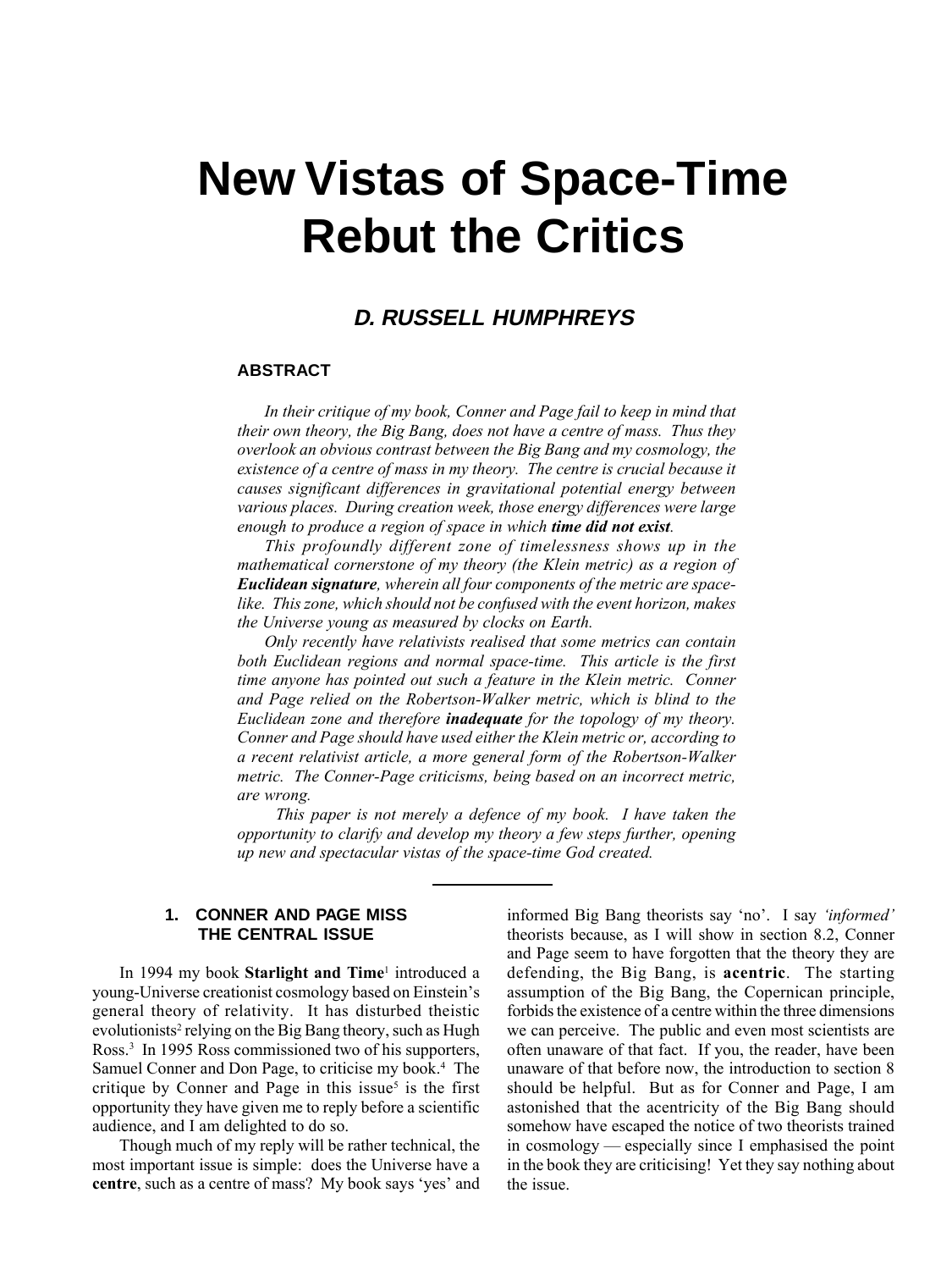A centre of mass is essential to my theory. The centre is gravitationally lower than the rest of the Universe, so gravitational forces point downward toward it. The resulting gravitational potential energy differences from place to place in the Universe affect space-time and clocks, as I explain in my book. I will show that in the early phases of the expansion of space, those differences were so great that they produced a spherical zone around the centre in which **time did not exist**. This zone was deep inside the event horizon and not connected to it. I demonstrate the existence of the timeless zone in sections 3 through 6 by analysing the mathematical foundation of my theory, a space-time metric published in 1961 by theoretical physicist  $\overrightarrow{O}$ skar Klein.<sup>6</sup> According to the Klein metric, as the expansion proceeded, the timeless zone shrank until it disappeared at the centre. As section 9 will make clear, objects at the centre (such as the Earth) emerged from the timeless zone last of all, thus becoming the youngest things in the Universe.

Conner and Page have not criticised the Klein metric. But apparently they have not tried to understand it deeply, since they show no awareness of the timeless zone. Instead they have relied upon a metric previous authors had applied to the situation of my cosmology, that of matter collapsing into a black hole and then expanding out of a white hole (the inverse of a black hole). Their equation, the Robertson-Walker metric, is also the foundation of the Big Bang theory. But the Robertson-Walker metric does not show the timeless zone at all, and I show in section 7 why it is incapable of doing so. Thus the Robertson-Walker metric is an inappropriate description of the space-time of my cosmology. Since Conner and Page base their reasoning heavily upon that metric, their resulting criticisms are wrong.

A 1997 article in the International Journal of Modern Physics<sup>7</sup> by general relativity theorists Charles Hellaby, Ariel Sumeruk and George Ellis, strongly supports the above conclusion. Hellaby et al. showed that a (classical, not quantum) timeless zone can indeed occur in the late stages of black hole collapse and in the early stages of white hole expansion. Since they used a different approach than the Klein metric, they have provided independent evidence for the existence of the timeless zone and the inadequacy of the metric Conner and Page used.

This paper is much more than a mere defence of my book. It unveils a new discovery: the above-mentioned zone of timelessness, already present in the Klein metric but unnoticed until now. The existence of this zone not only clarifies my cosmology, but also has important implications for black-hole theory. Thus I have devoted most of sections 3 through 6 to explaining this discovery, and parts of sections 9, 11 and 12 to exploring some of its implications. The rest of the paper grapples with the details of the Conner-Page critique. The next section deals with their main allegation.

## **2. THEIR MAIN CHARGE AND MY MAIN DEFENCE**

The main criticism Conner and Page make is evident in their title, 'Starlight and Time is the Big Bang'. In their section 1 they amplify this claim, asserting that my cosmology is not fundamentally different from the Big Bang cosmology:

#### The model of Starlight and Time is in fact a trivial variant of the standard Big Bang model.'

The reason Conner and Page make this claim is that they implicitly assume one can use the foundational metric of Big Bang theory, the Robertson-Walker metric, to describe completely space and time within the type of bounded-matter cosmos I depict, a contracting or expanding cloud of matter surrounded by empty space. $\frac{8}{3}$  This assumption leads them to assert that, like the unbounded Big Bang cosmologies, my bounded cosmology would have no time dilation:

ë. . . physical clocks located on Earth and on distant galaxies behave identically in bounded and unbounded Universes  $\ldots$ <sup>9</sup>

According to them, in the space-time I picture there would be no stage of the expansion at which clocks would be stopped in one place and ticking in another. In that case, it would be hard to imagine a way to get light from distant galaxies to the Earth in a short time as measured by clocks here on Earth.

My answer to this charge is that the Conner-Page mathematical foundation, the Robertson-Walker metric, does not fully describe the space-time of a bounded-matter cosmos, as I shall show in sections 3 through 6 below. In particular, their metric gives no hint at all of a large region of space-time in which physical processes, including clocks, are completely stopped while the expansion proceeds. In this region, which is well inside the event horizon and unrelated to it, the **signature** (set of algebraic signs) of the metric tensor is different than in normal spacetime, as I will explain in section 4. The existence of this timeless zone demonstrates:

- (1) the inadequacy of the metric Conner and Page used,
- (2) a major difference between my cosmology and the Big Bang theories, and

(3) that time dilation does exist in a bounded-matter cosmos. These results refute the main Conner-Page criticisms.

In their application of the Robertson-Walker metric to the cosmos I envisage, Conner and Page failed to heed the warning I made in my book about that metric.<sup>10</sup> The warning should have helped them realise that their metric is incomplete in this situation. I will try to clarify the caveat in section 7.

I encourage less mathematically inclined readers to be patient. In section 7, I will show with simple verbal reasoning why the Robertson-Walker metric is fundamentally incapable of showing when time dilation might occur. The reasoning in sections 8 through 12 is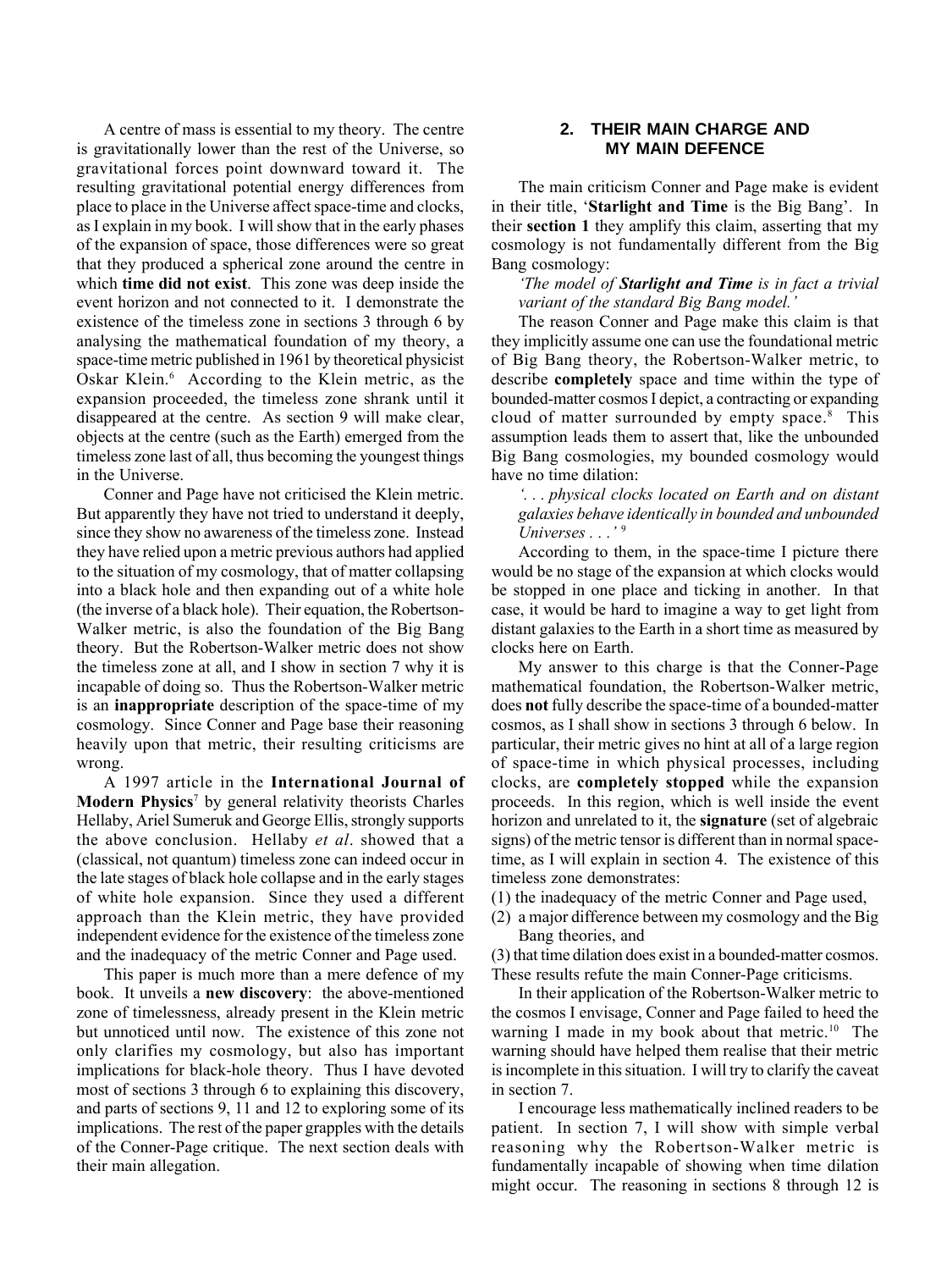largely verbal, with only a few equations. In the following sections, 3 through 6, I use equations in order to prove my answer to the main criticism. Yet even in these sections, more determined readers will find much verbal reasoning sandwiched in among the equations.

#### **3. THE KLEIN METRIC IS THE KEY**

Except for a brief comparison with the Robertson-Walker metric (their section 3.2), the Conner-Page critique takes little note of the mathematical cornerstone of my book, the Klein metric.<sup>11</sup> First published in 1961 by the Swedish theoretical physicist Oskar Klein (known for the Kaluza-Klein theory, the Klein-Gordon equation, and the Klein-Nishina formula), this metric<sup>12</sup> uses the Schwarzschild coordinates t, r,  $\theta$  and  $\phi$  (time, radial distance, colatitude and azimuth, respectively), whose definitions I clarify in my book.<sup>13</sup> Schwarzschild coordinates are conceptual. You can think of them as the times and distances which would be read out from clocks and rulers unaffected by gravity, velocity, acceleration, or any other feature of the space-time continuum. As such, I regard Schwarzschild coordinates as good navigational tools to help the theorist find his way amid the hills and valleys of space-time.

All metrics specify a quantity  $ds$ , the space-time interval between any two events which are near one another in space and time, as I explain in my book.<sup>14</sup> The (a) Embedding diagram

most important feature of the space-time interval is that it should be the same in all coordinate systems. Therefore if two different metrics (such as the Robertson-Walker and Klein metrics) describe the same space-time, then they should always give the same value for ds for any given pair of events. The Klein metric specifies ds in an expanding or contracting cloud of 'dust-like' matter having negligible forces between 'particles', such as a cloud of stars or galaxies:

$$
ds^{2} = \beta c^{2} dt^{2} - \alpha dr^{2} - r^{2} d\theta^{2} - r^{2} \sin^{2} \theta d\phi^{2}
$$
 (1)

Here dt, dr,  $d\theta$  and  $d\phi$  are the time, radial distance, and angle separations between the two events. The constant  $c$  is the speed of light and  $r$  is the Schwarzschild radial distance from the centre of the cloud. Equations (17) and (18) of my book, and equations (2) and (3) below, show the functions  $\alpha$  and  $\beta$  Klein derived. They depend on the radius of curvature of space a and its maximum value  $a_{\mu}$ , the comoving radius  $\eta = r/a$  and its value at the edge of matter  $\eta_e$ , the gravitational constant G, and the minimum mass density  $\rho_m$ , which occurs at maximum expansion:

$$
\alpha = \frac{1}{1 - \frac{a_m}{a} \eta^2}, where a_m \equiv \sqrt{\frac{3c^2}{8\pi G \rho_m}}
$$
 (2a,b)





**Figure 1.** (a) 'Embedding diagram' of Klein space-time, representing matter collapsing into a black hole or expanding out of a white hole. To understand the diagram, imagine flattening out the three-dimensional space you perceive into a flat rubber sheet. Then deform the sheet in the w-direction until it has the correct curvatures for a given instant of proper time τ. As time proceeds, the dent in the rubber membrane changes size to represent the contraction or expansion of space. The darker region is where the 'dust-like' matter is located. The radius r and angle φ are the Schwarzschild radius and azimuth, respectively. The colatitude Θ has been suppressed by the flattening. The circular boundary of matter in this diagram represents a sphere in the three dimensions we perceive.

(b) Cross-section of the embedding diagram. Notice that there is a definite centre at the origin,  $r = 0$ . The matter segment is part of a sphere whose radius a either decreases or increases with time. The comoving angle  $\chi$  shows the location of a particle moving with the contraction or expansion;  $\chi$  is constant. The angle  $\chi_{e'}$  which also is constant, shows the location of a particle at the edge of matter.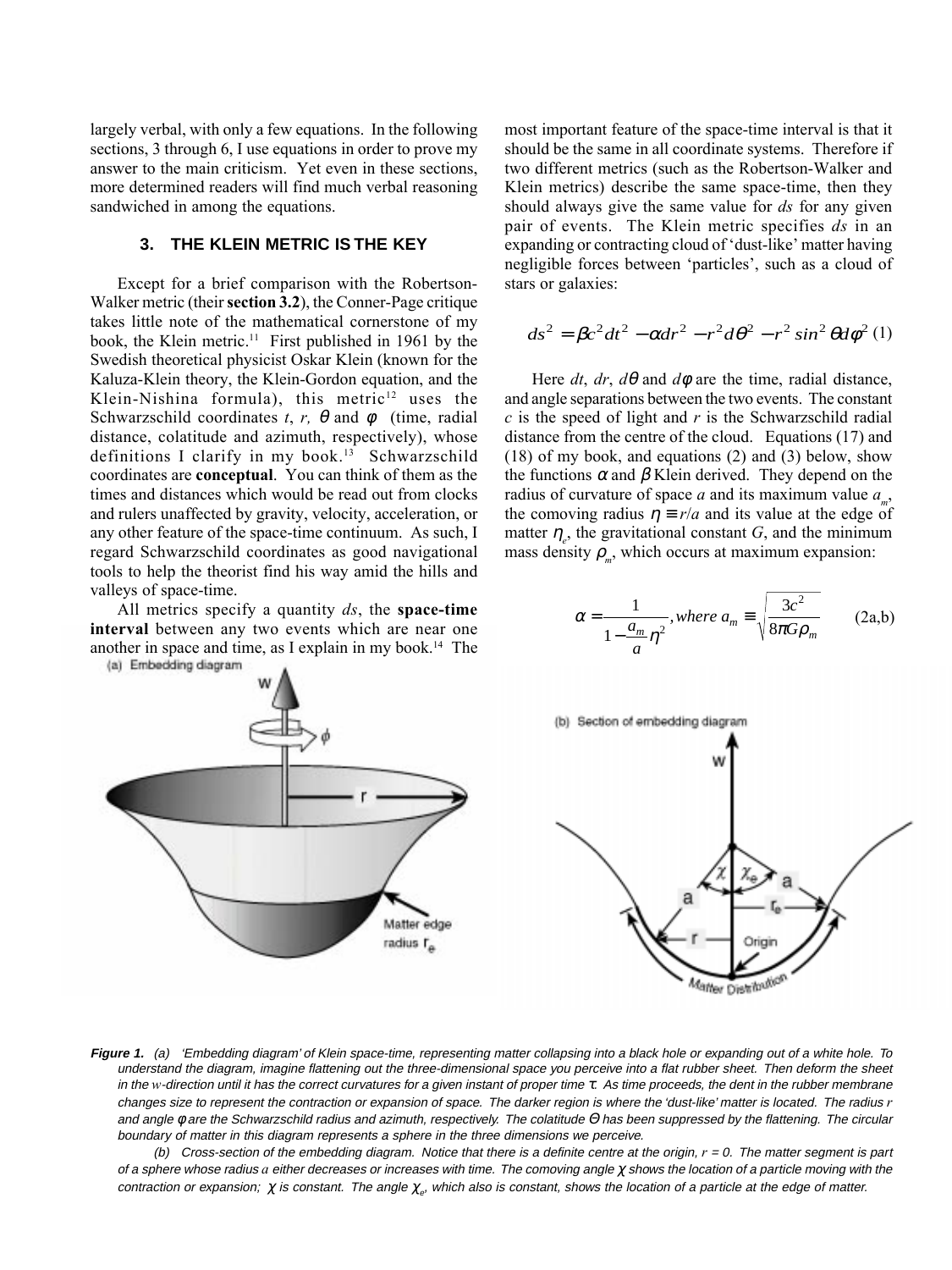$$
\beta = \alpha \left[ 1 - \frac{a_m}{a} \left( 1 - \frac{\left( 1 - \eta_e^2 \right)^{3/2}}{\left( 1 - \eta^2 \right)^{1/2}} \right) \right]^2
$$
  

$$
1 - \frac{a_m}{a} \left[ 1 - \frac{\left( 1 - \eta_e^2 \right)^{1/2}}{\left( 1 - \eta^2 \right)^{1/2}} \right]^3
$$
 (3)

Above I have modified the nomenclature of my book (which used Klein's nomenclature) a bit to clarify the meanings. I have changed the maximum radius of curvature from  $a_0$  to  $a_m$ , the minimum density from  $\rho_0$  to  $\rho_m$ , and the comoving radius of the edge of matter from  $\eta_0$  to  $\eta_e$ . Although the subscript ' $m$ ' means 'maximum' for the radius of curvature and 'minimum' for the density, there should be little confusion, since both of those values occur at the same time. My book describes these variables and functions in more detail. Figure  $1(a,b)$  is an 'embedding diagram' (adapted from a figure in my book<sup>15</sup>) which ties together all the geometric quantities. In the diagram, the comoving angle  $\chi$  of a 'particle' (say a galaxy) remains constant as the expansion increases the radius of curvature a. The same is true of the comoving angle  $\chi_e$  of a particle at the edge of matter. Since the comoving radius  $\eta$  is related to the comoving angle  $\chi$  by  $\eta = \sin \chi$ , we can use the following trigonometric identities, plus a definition of a new variable  $x$ , the expansion fraction,

$$
-\eta^2 \equiv \cos^2 \chi, \ 1 - \eta_e^2 \equiv \cos^2 \chi_e, \ x \equiv \frac{a}{a_m} \quad \text{(4a,b,c)}
$$

to clarify the functions  $\alpha$  and  $\beta$  in equations (2a) and (3) as follows:

$$
\alpha = \frac{x}{x - \sin^2 \chi}, \ \beta = \alpha x \frac{\left(x - 1 + \frac{\cos^3 \chi_e}{\cos \chi}\right)^2}{\left(x - 1 + \frac{\cos \chi_e}{\cos \chi}\right)^3} \quad (5a,b)
$$

Equations (5a,b) are simply a mathematical rephrasing of the metric Oskar Klein derived. As I mentioned before, nowhere do Conner and Page criticise the Klein metric. In fact, in their section 3.2, they appear to endorse it. They never disparage its standing as a valid solution of Einstein's field equations applied to this situation, a contracting or expanding cloud of 'dust' (galaxies or stars). It is well that they do not. Steven Weinberg, a Nobel laureate in physics, re-derives the Klein metric in his book,  $\mathbf G$ ravitation and Cosmology.<sup>16</sup> Conner and Page may be disturbed by this metric's implications, which I will bring out below. If they decide to dispute Klein's metric, then before they argue with me, let them first fight it out with Weinberg!

### **4. THE KLEIN METRIC HAS A TIMELESS REGION**

The signature of a metric is the set of  $+$  or  $-$  signs of its tensor components  $g_{\mu\nu}$  after the metric has been transformed (at least locally) to a diagonal form. In classifying types of signatures, the order of the signs does not matter, but rather the number of occurrences of each sign. For the sign convention I use here and in my book, the signature of the normal space-time we live in is  $(+---)$ , with the time part positive and the space parts negative. At any given point in space-time, the signature should be the same in all coordinate systems.<sup>17</sup> As some consideration of the Schwarzschild vacuum metric<sup>18</sup> will show, as we move into the event horizon of a black hole, the time and radial components switch signs, so that the signature within the horizon becomes  $(- + - -)$ . Since the order does not matter in classification, both of these signatures are of the same type. They represent Lorentzian (or 'pseudo-Riemannian') metrics,<sup>19</sup> with one time dimension and three space dimensions.

Another possibility is that a metric could be Euclidean<sup>20,21</sup> (or 'positive definite' or 'Riemannian'), having a signature of all one sign, for example  $(- - -)$ . Such a metric would have four space dimensions and no time dimension. As one relativist comments about such regions, 'there is no time there'. $22$ 

I will show in the next section that the Klein metric has just such a timeless Euclidean region in the early stages of the expansion. Its signature changes from Euclidean to Lorentzian at a critical expansion factor  $x_c$ which depends on the comoving radial coordinate  $\chi$ . As far as I know, this is the first time anyone has pointed out this unusual feature of the Klein metric.

Until recently, general relativists thought that classical solutions of Einstein's field equations could not change their signature. But in 1992 George Ellis (a leading relativist), along with several other authors, published an article in Classical and Quantum Gravity demonstrating the possibility of signature change and exploring the implications.<sup>23</sup> Ellis *et al.* responded to the previous consensus by pointing out:

'At first one's reaction is, certainly not, all solutions maintain the same signature. However this is true in the usual solutions not because it is demanded by the field equations, but rather because it is a condition we normally impose on the metric before we start looking for solutions.<sup> $124$ </sup>

It appears that most relativists now agree with this assessment.25,26 Ellis and his co-authors proceeded to show that the Robertson-Walker metric, on which Conner and Page rely heavily, is a metric with just such overlyrestrictive conditions imposed upon it. Ellis et al. presented a more general version of the Robertson-Walker metric which is indeed a solution of Einstein's equations and yet changes its signature. I call this generalised Robertson-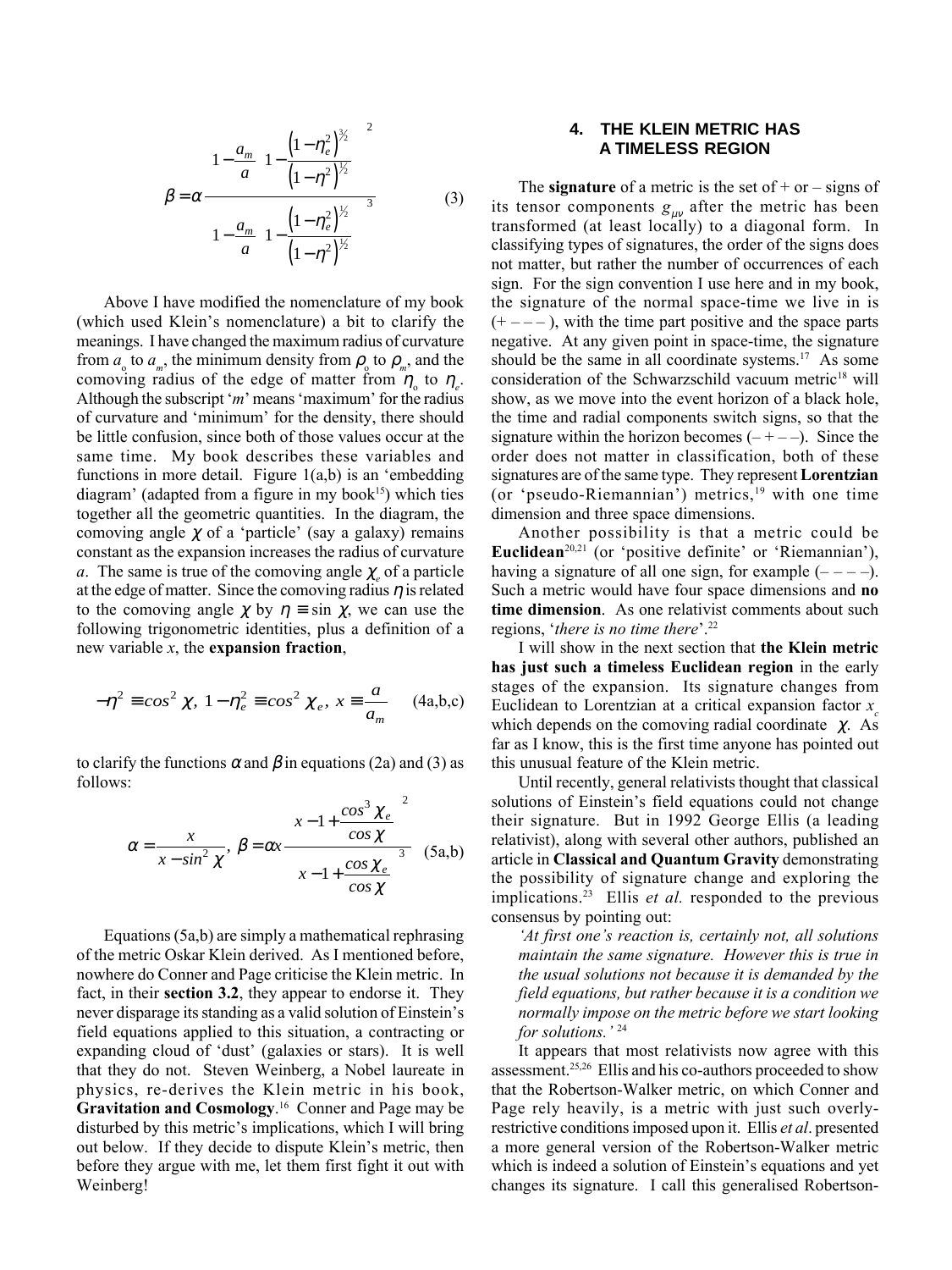

**Figure 2.** (a) Redshift horizon in Klein space-time for the case χ $_{e}$  = 45°. See Figure 1(b) and caption for explanation of comoving angle χ, and equation (6a) for definition of function γ. Notice that γ is positive to the left of the redshift horizon. The Klein metric extends as far as  $\chi_{e^*}$  beyond that the Schwarzschild vacuum metric applies.

(b) Signature change surface. See equation (6b) for definition of function δ. Notice that δ is negative below the change surface.

Walker solution the Ellis metric, and I will discuss it further in section 6. Ellis and his co-authors also studied the geodesic paths of particles entering, traversing and leaving a Euclidean zone.

The main points I want to make here are that:

- (1) signature changes are possible, and
- (2) the Klein metric already contains them.

The next section shows this mathematically.

#### **5. MAPPING THE KLEIN SPACE-TIME**

In this section, I want to show how the various components of the Klein metric tensor change sign in different parts of space-time. To clarify the behaviour of the functions  $\alpha$  and  $\beta$  in equation (5a,b), let us define three new functions  $\gamma$ ,  $\delta$  and  $\varepsilon$  as follows:

$$
\gamma \equiv x - \sin^2 \chi, \ \delta \equiv x - 1 + \frac{\cos \chi_e}{\cos \chi},
$$
  

$$
\varepsilon \equiv x - 1 + \frac{\cos^3 \chi_e}{\cos \chi} \tag{6a,b,c}
$$

Then, using these definitions and the usual notation for metrics  $ds^2 = g_{\mu\nu} dx^{\mu} dx^{\nu}$ , where  $(x^0, x^1, x^2, x^3) = (t, r, \theta,$  $\phi$ ), the four non-zero tensor components of the Klein metric, given in equations (1) and (5a,b), become:

$$
g_{00} = \frac{x^2 \varepsilon^2}{\gamma \delta^3} c^2, g_{11} = -\frac{x}{\gamma}, g_{22} = -r^2, g_{33} = -r^2 \sin^2 \theta \tag{7a,b,c,d}
$$

The last two components,  $g_{22}$  and  $g_{33}$ , are always negative, that is, space-like. The second component  $g_{11}$ switches sign at the (hyper)surface in space-time where <sup>γ</sup>

= 0, that is, where  $x = \sin^2 \chi$ . The first component  $g_{00}$ switches sign at two surfaces: the one above where  $\gamma = 0$ , and the second where  $\delta = 0$ . Figure 2(a,b) plots (for the case  $\chi$  = 45°) the two surfaces separately and shows the signs of  $\gamma$  and  $\delta$  on each side of the surfaces. Also,  $g_{00}$ becomes zero (but does not switch sign) on a third surface where  $\varepsilon = 0$ . Figure 3 plots the three surfaces together,



**Figure 3.** The seven regions of Klein space-time. Region **I** is a **timeless** zone, where the Klein metric has a **Euclidean** signature (- - - -). In that region no physical processes take place, other than the contraction or expansion. Region **IV** has a 'Kleinian' signature  $(+ + -)$ . In the other regions, the Klein metric has the Lorentzian signature of normal space-time (+ - - -).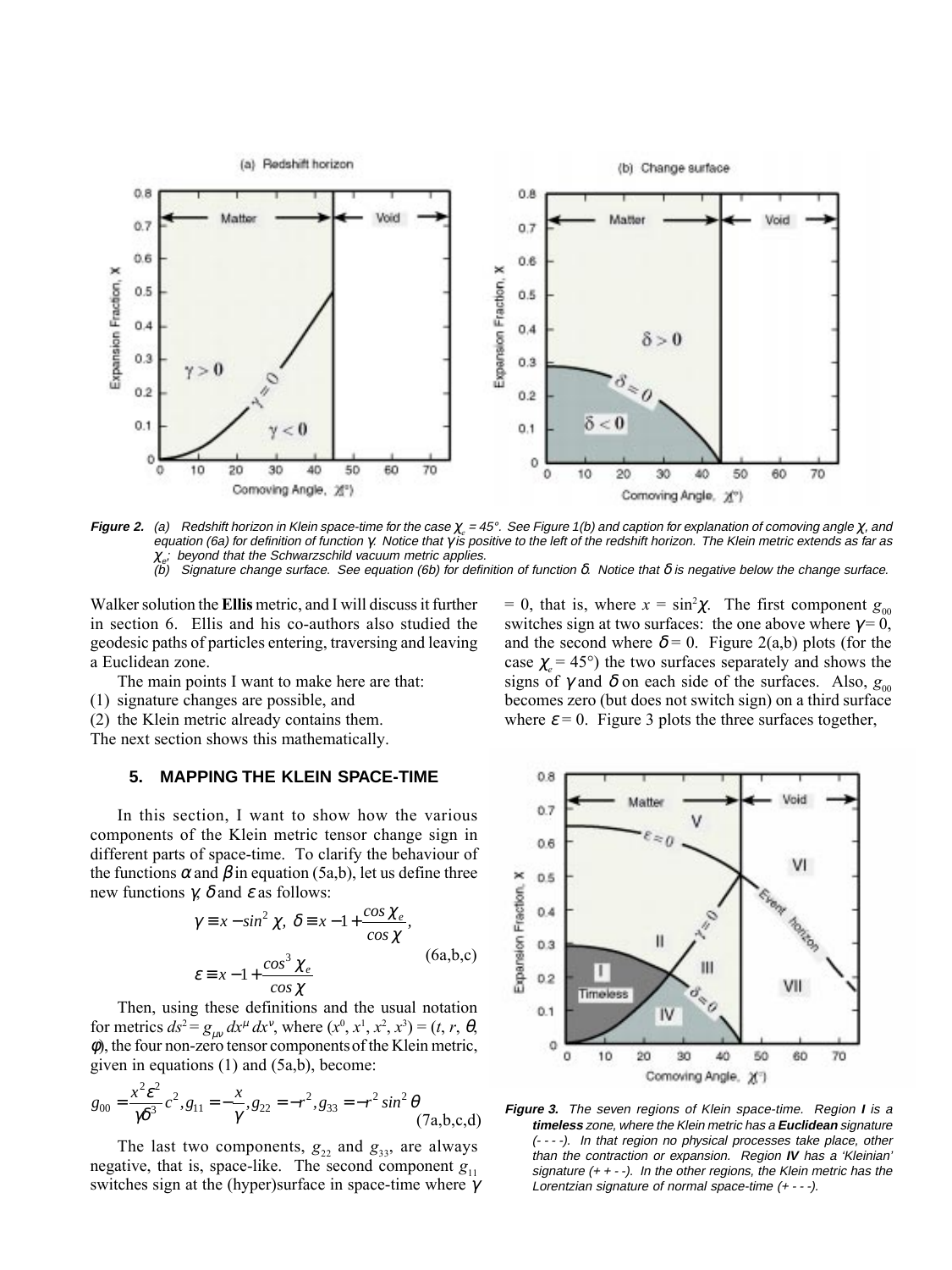shows the void part (Schwarzschild vacuum metric) as well as the matter part, and labels the seven regions of space-time thus delineated.

The surfaces in Figure 3 have definite physical meanings. The  $\gamma = 0$  surface represents the points for which the proper distance from the centre is increasing at the speed of light. We could call this surface the redshift horizon for observers at the centre of mass. Since it is observerdependent, it is not likely to appear explicitly in comoving coordinate systems. The surface  $\delta = 0$  delineates a more fundamental phenomenon, a change of signature; many authors call this the signature change surface. As I will discuss in the next section, this is the surface at which the gravitational potential energy reaches a critical value related to the curvature of space. The  $\varepsilon = 0$  surface marks the location where the time dilation function  $β$  goes to zero, the well-known event horizon of black hole topologies. Though Conner and Page quibble about that name, when this surface emerges from the matter boundary, it becomes the Schwarzschild radius  $-$  which everybody calls the event horizon. Notice that the signature change surface is deep inside the event horizon.

| 1. Referring to the metric in equation $(1)$ , we see that this                                 |
|-------------------------------------------------------------------------------------------------|
| makes the second term (the one with $dr^2$ ) negative, that is,                                 |
| space-like, just like the third and fourth terms (the ones                                      |
| with $d\theta^2$ and $d\phi^2$ ). Substituting $\alpha = 1$ , $x \equiv (a/a_m)$ , and $\eta =$ |
| 0 into equation (3) gives us $\beta$ at the centre:                                             |

$$
\beta = \frac{\left[1 - \frac{1}{x}\left(1 - \left(1 - \eta_e^2\right)\right)^{3/2}\right]^2}{\left[1 - \frac{1}{x}\left(1 - \left(1 - \eta_e^2\right)\right)^{3/2}\right]^3}
$$
(8)

Since the numerator of this equation is squared, it will always be either zero or positive. Thus it is the denominator which determines the sign of  $\beta$ , and since the factor in the denominator is cubed, we have:

$$
sign[\beta] = sign\left[1 - \frac{1}{x}\left(1 - \sqrt{1 - \eta_e^2}\right)\right]
$$
 (9)

We can rewrite this equation as follows:

$$
sign[\beta] = sign\left[1 - \frac{x_c(0)}{x}\right] \tag{10}
$$

where  $x_c(0)$  is the critical value of the expansion fraction at  $\eta = 0$ :

$$
x_c(0) = 1 - \sqrt{1 - \eta_e^2} \tag{11}
$$

I will show the significance of  $x_c(0)$  here. The comoving radius,  $\eta_e =$  $\sin \chi_e$ , of the edge of matter is greater than zero, since we have a non-zero matter content, and the matter must occupy some finite comoving radius. Substituting  $\eta_e > 0$  into equation (11)

shows that  $x_c(0) > 0$ . Then for values of the expansion fraction less than the critical value  $x_c(0)$ , equation (10) says that the sign of  $\beta$  at the centre of mass will be negative:

$$
\beta < 0, \text{ for } x < x_c \text{ and } \eta = 0 \tag{12}
$$

A negative value of  $\beta$  makes the first term (the one with  $dt^2$ ) in the metric equation (1) also negative, the same sign as the other three terms. Thus for this sample point in region one, the signature is  $(- - - -)$  and  $ds^2$  has to be space-like, not time-like. So this sample point in region one verifies that the signature of region one is indeed Euclidean.

Setting  $\delta = 0$  in equation (6b) gives the critical value of the expansion fraction over the whole change surface; that is, it gives  $x_c$  in terms of the comoving coordinate  $\chi$ .

$$
x_c(\chi) = 1 - \frac{\cos \chi_e}{\cos \chi} \tag{13}
$$

This gives us the shape of the change surface in Figure 3. In the earliest phases of the expansion it appears at the

| <b>REGION</b> | <b>MATTER</b> | γ      | δ | $g_{_{00}}$ | $g_{_{11}}$ | $g_{_{22}}$ | $g_{33}$ | <b>SIGNATURE</b>          | ROLES OF t.r |
|---------------|---------------|--------|---|-------------|-------------|-------------|----------|---------------------------|--------------|
|               | Yes           |        |   |             |             |             |          | Euclidean                 |              |
| Ш             | Yes           | $\div$ |   | $\ddot{}$   |             |             |          | Lorentzian                | Normal       |
| Ш             | Yes           |        |   |             |             |             |          | Lorentzian                | Reversed     |
| IV            | Yes           |        |   | $\ddot{}$   | $\div$      |             |          | Kleinian <sup>27,28</sup> |              |
| V             | Yes           |        |   | $\ddot{}$   |             |             |          | Lorentzian                | Normal       |
| VI            | No            |        |   | $\ddot{}$   |             |             |          | Lorentzian                | Normal       |
| VII           | No            |        |   |             | ÷           |             |          | Lorentzian                | Reversed     |
|               |               |        |   |             |             |             |          |                           |              |

Table 1. The seven regions of Klein space-time.

Table 1 shows the signs of  $\gamma$ ,  $\delta$  and  $g_{uv}$  in each of the seven regions. It also points out which regions contain matter and which do not, the names assigned to each type of signature, and which of the Lorentzian regions have normal or reversed roles for time and radial distance.

Notice region one. It appears to have a Euclidean signature, with all its metric components  $g_{\mu\nu}$  being negative. Let us just double-check the signs. In region one, we have  $x > \sin^2 \chi$ , so according to equation (6a)  $\gamma$  is positive. Also, in that region the expansion fraction x is less than  $1 - (\cos \chi)/2$  $\cos \chi$ ), so by equation (6b)  $\delta$  is negative. Using those signs in equations (7a) and (7b) makes both  $g_{00}$  and  $g_{11}$  negative. The signs of  $g_{22}$  and  $g_{33}$  being negative, this confirms that in region one all four of the metric components are negative.

To check this crucial conclusion even more thoroughly, let us go back to Klein's original equations, equations  $(1)$ through (3), and consider the signs of  $\alpha$  and  $\beta$  at a particular sample point in region one, namely the centre. The fact that the comoving radius  $\eta$  is zero at the centre simplifies the equations. For that case, equation (2a) shows that  $\alpha$  =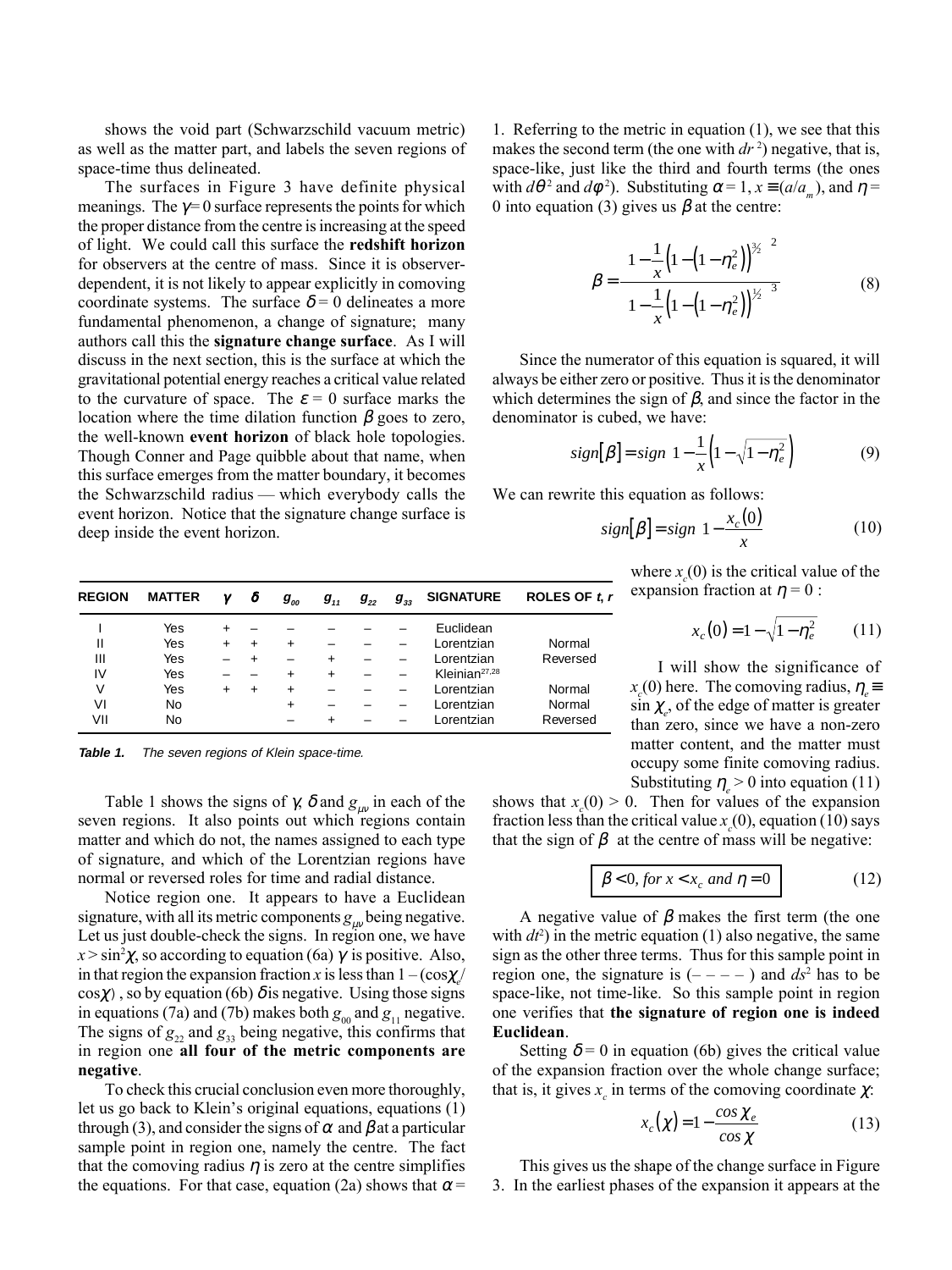comoving coordinate  $\chi_e$ , thus enclosing all matter. As the expansion proceeds, the spherical change surface (containing the timeless Euclidean zone) shrinks in terms of the comoving coordinate  $\chi$ , gradually allowing more and more matter to appear outside it. Physical clocks emerging from the change surface begin to tick. Clocks at the centre emerge and begin ticking last of all, when the expansion fraction reaches the value  $1 - \cos\chi_e$ . All clocks moving with the expansion which are ticking do so in lockstep with the expansion. That is, for a given value of x in the Lorentzian part of space-time, the change  $d\tau$  in proper time for a given change  $dx$  in the expansion fraction would be the same regardless of location.

Please note, however, that for a given value of x, not all clocks have the same reading. That is because clocks at the edge start ticking earlier in the expansion than do the ones close to the centre. Thus, as section 9 shows in more detail, for any given value of x which is greater than  $x_c(0)$ , the total **proper** time elapsed, that is, the age, depends on location. The age increases with distance from the centre, so that the centre is youngest and the edge is oldest. This is precisely what Conner and Page claimed could not happen!

#### **6. THE CONNER-PAGE METRIC IS INCOMPLETE**

The existence of region one contradicts the Conner-Page claim of no time dilation in my cosmology, because, as I pointed out above, clocks are stopped in a Euclidean region. As I will clarify in section 7, the Klein metric tells us that early in the expansion for clocks at rest in the centre of the 'dust' cloud, the squared interval  $ds^2$  marked off during a Schwarzschild time interval  $dt$  is negative  $-$  it is space-like rather than time-like. This means the physical clocks at the centre cannot tick at all. Yet the Robertson-Walker metric, on which Conner and Page depend, gives no hint of such a situation. Why? One reason is that their equation (3) should have been more general. According to recent articles, $29$  it should have included a **lapse function**  $N(\tau, \eta)$  in the time term, so that the metric would be:

$$
ds^2 = N(\tau, \eta)c^2 d\tau^2 - a^2 \left[ \frac{d\eta^2}{1 - k\eta^2} + \eta^2 \left( d\theta^2 + \sin^2 \theta d\phi^2 \right) \right]
$$
\n(14)

I call this the Ellis metric. Permitting the lapse function to change sign allows the metric to be Euclidean for some values of  $\eta$  and  $\tau$  (or the space-like parameter corresponding to  $\tau$  in the Euclidean zone). Conner and Page, in adopting their equation (3) from the Big Bang theory and applying it to this situation, unwittingly restricted their space-time to regions wherein  $N = 1$ , thus automatically excluding any Euclidean solutions. As George Ellis pointed out in the quote in section 4, that is an unwarranted restriction.

In their 1997 paper, Hellaby, Sumeruk and Ellis<sup>7</sup> show

that it is very important to allow for the possibility of a classical Euclidean zone in a black-hole or white-hole topology:

ëWe have succeeded in demonstrating the possibility that a change in the signature of spacetime may occur in the late stages of black hole collapse, resulting in a Euclidean region which bounces and re-expands, passing through a second signature change to a new expanding Lorentzian spacetime.

I will say more in section 12.2 about the very interesting possibility that a black hole *'bounces and re-expands'* to become a white hole, a possibility which would aid my cosmology. But as for the Euclidean zone, Hellaby el al. used the Ellis metric, not the Klein metric, in their reasoning. Thus their conclusion above adds support to mine. It is independent evidence that the Robertson-Walker metric is inadequate for this situation.

Now let us consider why the lapse function is important in this situation of a bounded-mass cosmos. Ellis and his colleagues relate signature change to the matter in the universe and its potential energy. The criterion they derived for the change is:

ë. . . when the matter content of spacetime is a scalar field . . . [the signature change] *occurs when the spatial* curvature of the universe is equal to the potential energy of the scalar field.<sup>30</sup>

Noting that the spatial curvature is  $3k/a^2$  and calling the potential energy  $V$ , Ellis *et al.* expressed this signature change condition as follows:<sup>31</sup>

$$
\frac{3k}{a^2} = \kappa V \tag{15}
$$

where  $\kappa$  is the Einstein gravitational constant,  $8\pi G/c^4$ . Let us see what this means in our situation. From equation (2b) and the fact that the mass density  $\rho$  is inversely proportional to the cube of the expansion factor  $x$ , we get the following expression for  $a^2$ .

$$
a^2 = \frac{3c^2}{8\pi G\rho x}
$$
 (16)

The condition of equation (15) applies at the change surface, where the expansion fraction  $x$  has the critical value  $x_c$  given in equation (13). Substituting that equation, the definition of  $\kappa$ , and  $k = 1$  into equation (15) gives us a simple expression for the potential energy  $V$  at the change surface:

$$
V = \rho c^2 x_c \tag{17}
$$

Now we can use equation (13) to expand  $x_c$  in this expression. By using the geometric definitions of Figure 1(b), we can specify the cosines of equation (13) in terms of the radii of the edge of matter and of a field point at the time of maximum expansion:

$$
\cos \chi_e = \sqrt{1 - \frac{2GM}{c^2 R_e}}, \quad \cos \chi = \sqrt{1 - \frac{2Gm(R)}{c^2 R}}
$$
(18a,b)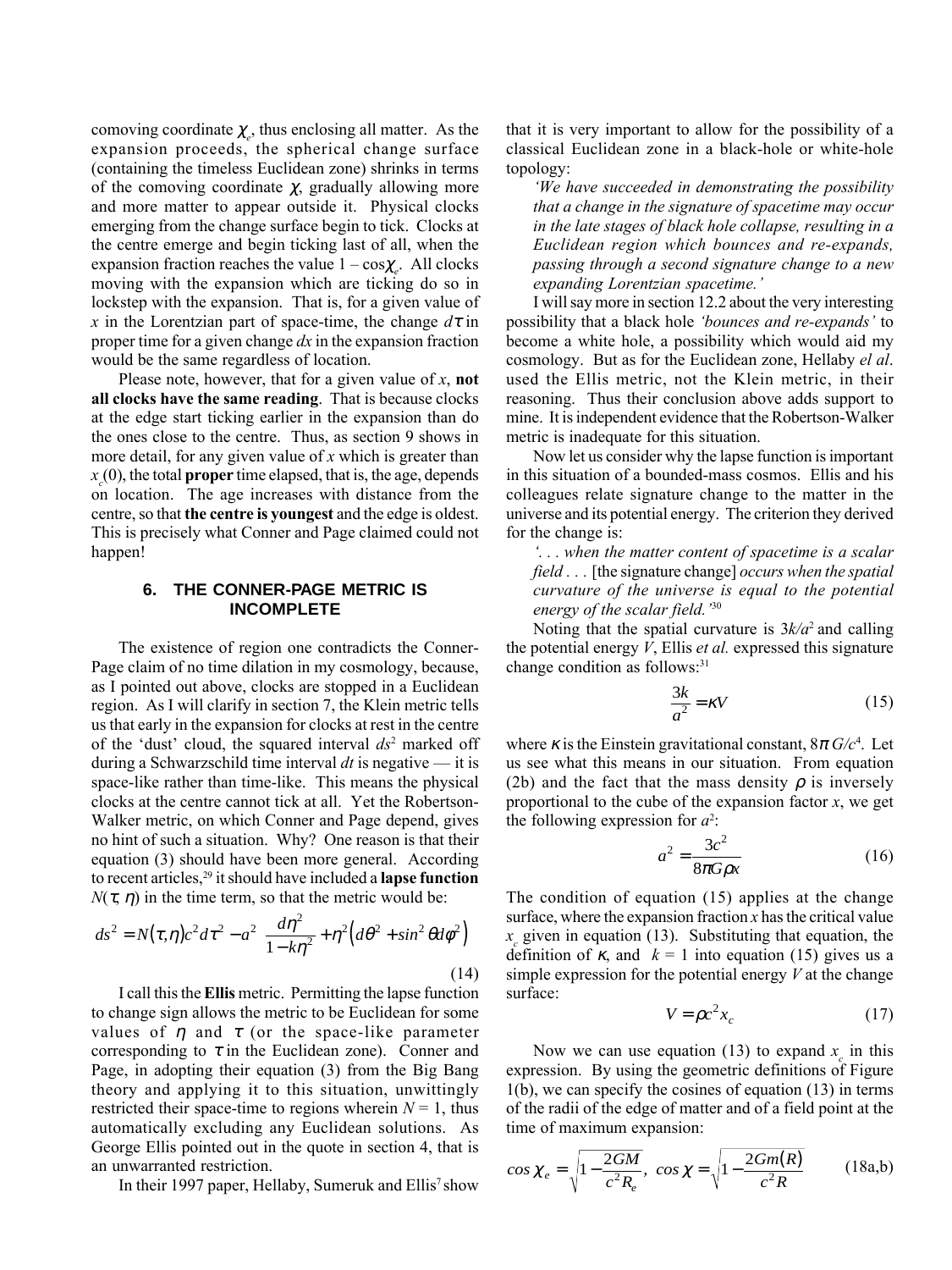Here  $R_e$  and R are the values of  $r_e$  and r at maximum expansion, M is the total mass of the 'dust' cloud, and  $m(R)$ is the mass contained within radius  $R$ . Using equations (18a,b) in equation (17) gives us the potential energy at the change surface in terms of those parameters:

$$
V = \rho c^2 \left( 1 - \frac{\sqrt{1 - \frac{2GM}{c^2 R_e}}}{\sqrt{1 - \frac{2Gm(R)}{c^2 R}}}} \right)
$$
(19)

By applying a relativistic textbook calculation<sup>32</sup> to a uniform static distribution of mass, one can show that  $V$  in equation (19) is exactly the energy (per unit volume) required to lift a mass of density  $\rho$  upward against the gravitational field from radius R in the distribution out to radius  $R_e$  at the edge of matter.

Thus the Ellis condition for signature change, equation (15), is closely related to the gravitational potential energy of our spherical, bounded, distribution of matter, as Figure 4 illustrates. If the conditions assumed for the Big Bang theory (unbounded, roughly uniform matter) were to apply, then there would be no centre of mass and no gravitational potential difference from point to point large enough to change the signature. In that case (the Big Bang after very early times<sup>33</sup>) one could assume the lapse function was always equal to one, and not worry about Euclidean signature. But if we have a centre of mass and large gravitational potentials, we no longer have that option.

In other words, Conner and Page must include the lapse function  $N$  and permit space-time to change signature if they wish to properly describe the space-time of my cosmology. They cannot use the restrictive Robertson-Walker metric; they must use the Ellis metric or the Klein metric. The Robertson-Walker metric fails to describe a large, very significant part of a black-hole or white-hole space-time. Thus the Robertson-Walker metric is a less complete description of this physical situation than the Klein metric is. The Euclidean character of region one demonstrates a large and crucial blind spot in the Conner-Page critique.

#### **7. WHERE THE NEW PHYSICS COMES FROM**

At this point you may be wondering how a simple change of coordinates, from those of the Robertson-Walker metric  $(\tau, \eta)$  to those of the Klein metric  $(t, r)$ , could suddenly reveal so much new physics. My first comment is that this is not the first time a change of coordinates has done so. In 1960, Kruskal<sup>34</sup> and Szekeres<sup>35</sup> introduced a new set of coordinates which revealed startling new regions of space-time in the vacuum around and within a black hole, regions which had lain concealed and unsuspected in the Schwarzschild vacuum metric. The new coordinates shed a great deal of light on the nature of the event horizon, opened up the possibility of white holes and worm-holes,

and stimulated a great outpouring of research on black holes for the next three decades. Thus it should not be too surprising that a shift of coordinates has again revealed new black-hole physics, this time within the matter region.

My second comment is that the time coordinate  $t$  used in the Robertson-Walker metric is, by itself, fundamentally incapable of showing changes in the rates of physical clocks. That is because, as I commented in my book,  $36 \tau$ is the proper time, the reading of physical clocks riding along with each point in space as it expands. If those clocks should slow or stop, we need other types of clocks (which behave differently) to compare them with and to give us hints of possible time dilation. $37$  Thus the conceptual Schwarzschild clocks, giving a different time  $t$ , are useful for the theorist in detecting changes in physical clocks. Without such a comparison, metrics based only on proper time, such as the Robertson-Walker metric, will be blind to any time dilation which might occur. For example, as Conner and Page acknowledge, the Robertson-Walker metric gives no hint of the location of the event horizon (at which location time dilation occurs) within a collapsing cloud of dust. Yet other coordinate systems reveal the location of the event horizon, as Figure 5 shows. For more detailed comments on this topic, see my letter in another journal.38 The disappearance of the event horizon and its associated time dilation effects could have been a clue to Conner and Page that the Robertson-Walker metric might be concealing other time dilation phenomena, such as the Euclidean zone. Another clue they ignored was my warning in Starlight and Time:

 $\therefore$  inside the sphere [of matter] the metric is **almost** identical to the Robertson-Walker metric . . . However,



**Figure 4.** The signature change surface formed by the intersection of the embedded membrane of Figure 1(a) with a plane representing the critical value of the gravitational potential energy given in equation (19). The circular boundary in this diagram represents a sphere, the change surface, in the three dimensions of our perceptions. As space expands, the membrane is stretched out and the 'dent' moves up with respect to the plane, shrinking the change surface.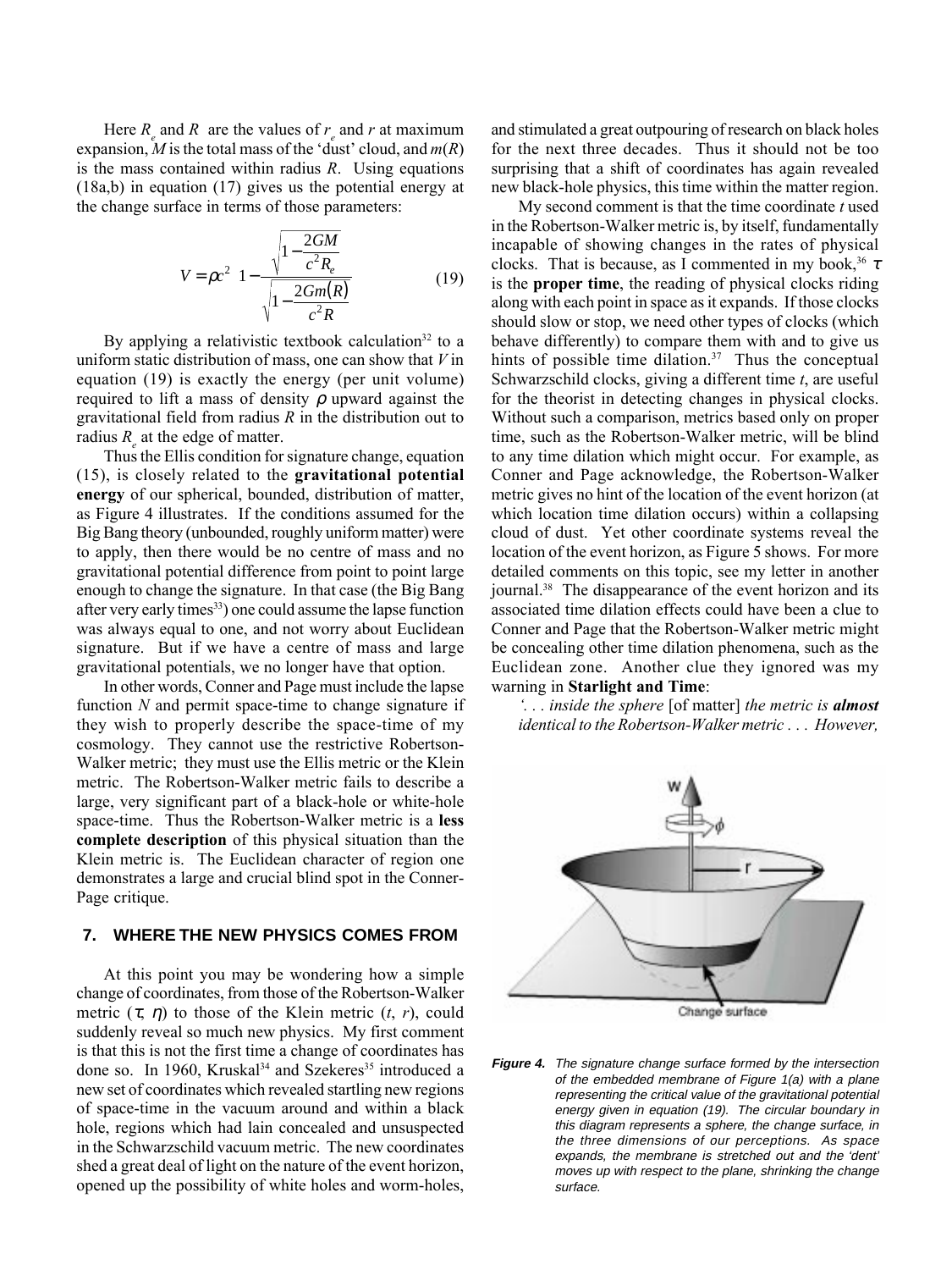

**Figure 5.** The event horizon inside and outside a collapsing sphere of matter, shown with the Schwarzschild radius  $r$  and the Eddington-Finkelstein time coordinate  $t'$ , which is the sum of the Schwarzschild time  $t$  and a particular function of  $r$ . Adapted from Hawking and Ellis, Ref. 40, p. 309, Figure 57(i). This diagram represents the conventional opinion of the last few decades that the matter in a black hole does not 'bounce', but remains as a singularity forever. The new insight that the collapsing matter enters a Euclidean zone may change that opinion. See Figure 12.

there is one very important difference. Whereas for an unbounded Robertson-Walker cosmos, the origin of coordinates can be anywhere, here the origin of coordinates must be at the center of the sphere and nowhere else.<sup>'</sup> (Emphasis in original)<sup>39</sup>

Perhaps this difference is what Stephen Hawking and George Ellis had in mind when they wrote the following about a contracting dust cloud on its way to forming a black hole singularity:

The metric inside the dust will be similar to that of part of a Robertson-Walker universe, while that outside will be the Schwarzschild metric.' (Emphasis mine) $40$ 'Similar' is not the same as 'identical', the latter being what Conner and Page imply throughout their critique. The fixity of the Robertson-Walker-like coordinate system in this case should have been a clue to Conner and Page that perhaps there might be important but concealed physics related to the existence of a centre of mass.

Conner and Page state correctly that clocks freely falling toward a black hole event horizon, or expanding out from a white hole event horizon, would not show time dilation effects at the horizon.<sup>41</sup> and so they are not very concerned about the location of the horizon. Yet they do not seem to appreciate the fact that if one is at rest at the centre of the 'dust' cloud, one is no longer falling inward or expanding outward  $-$  no longer necessarily in the ëcomovingí system. Therefore, when the event horizon in a white hole reaches objects at rest in the centre, such as the Earth, time dilation effects could be significant. At the centre of the dust cloud, it is easy to use the Klein metric to compare proper time and Schwarzschild time. Using the equations  $ds = c d\tau^{42} r = 0$ , and  $dr = 0$  in equation (1). we can directly relate the two types of clock:

$$
d\tau^2 = \beta dt^2 \tag{20}
$$

According to equation (7a),  $\beta$  = 0 at the event horizon, where  $\varepsilon$  of equation (6c) is zero. Since Schwarzschild time is conceptual and unaffected by space-time,  $dt^2$  is non-zero and positive. Therefore, physical clocks at the centre of a white hole must stop (relative to Schwarzschild time) when the event horizon arrives. The Robertson-Walker metric Conner and Page specify in their equation (3) could allow this by allowing  $d\tau_c$  to be zero, but their metric gives no clue as to when and where such stopping might occur.

More important than the above, at yet earlier phases of the expansion and inside the change surface,  $\beta$  at the centre is negative, according to equation (12). Therefore according to equation (20), during the earlier part of the expansion,  $d\tau^2$  at the centre must be **negative**. That is,  $d\tau$ is space-like instead of time-like. The only way the Robertson-Walker metric could yield such a result is by allowing  $\tau_c$  in Conner-Page equation (3) to be imaginary, which other authors have shown is equivalent to including the lapse function  $N$  and allowing it to be negative while keeping  $\tau$  real.<sup>43</sup> As Hawking and others have shown, allowing imaginary time means allowing a Euclidean region wherein physical clocks are stopped,<sup>33,44</sup> a possibility Conner and Page appear never to have entertained.

#### **8. CONNER AND PAGE MISUNDERSTAND THE COPERNICAN PRINCIPLE**

In the previous sections, I introduced new understandings of the foundations of my cosmology in order to answer the main Conner-Page criticisms, summarised in their **section 1**. In this and the following sections I will grapple with the other allegations Conner and Page make. Here I will deal with their section 2, ëMisunderstandings about the significance of the Cosmological Principle<sup>'</sup>. I hope to convince you that the biggest such misunderstandings are their own!

In the cosmos I have proposed, matter is bounded. That is, stars and galaxies would be contained within an expanding spherical boundary (a conceptual dividing surface), beyond which there would be a large region of empty space. It does not matter to my theory whether that space is ultimately bounded or not. Conner and Page contend it also does not matter if the mass is bounded, as they claim in this section: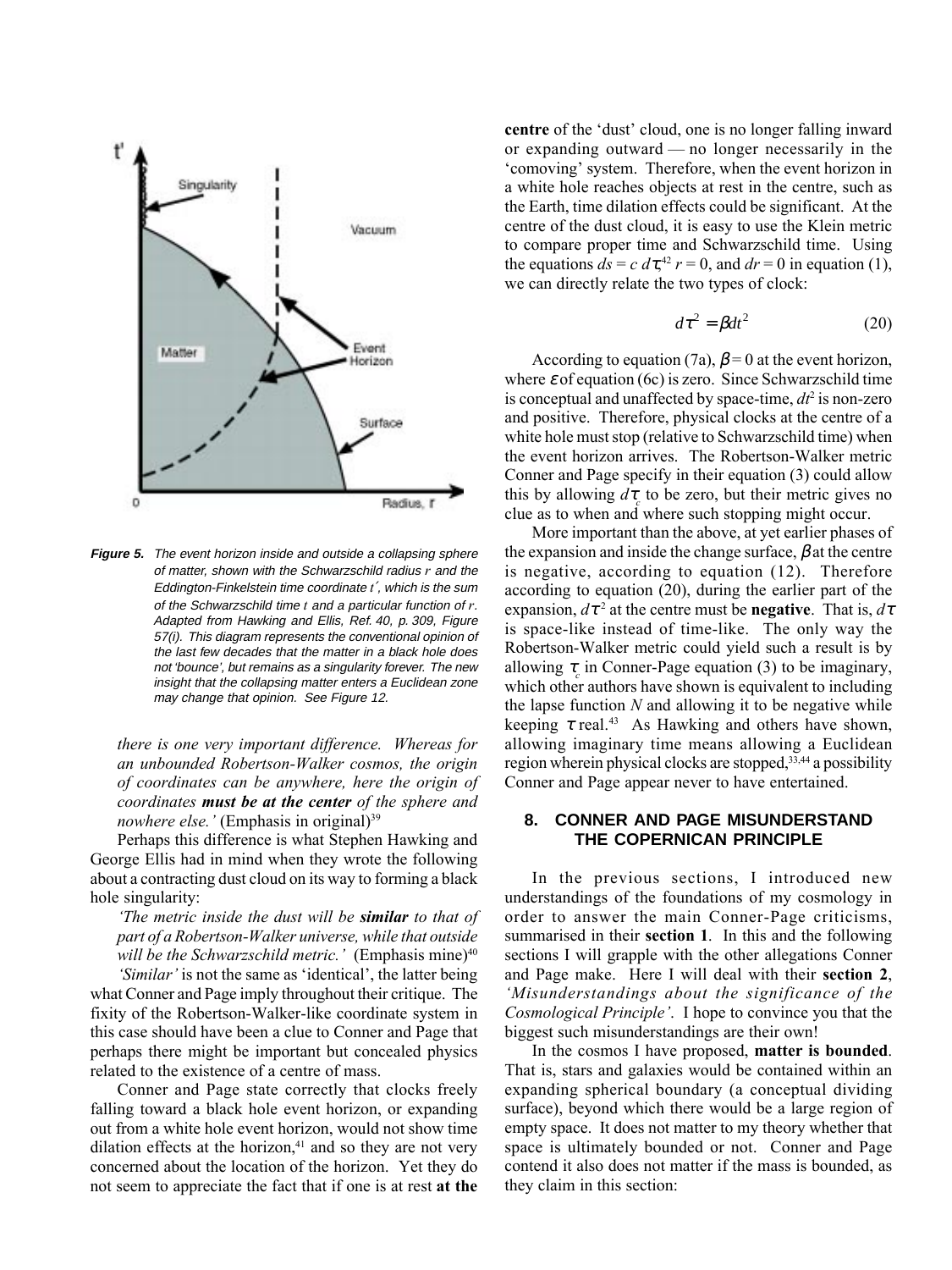ëThe imposition of a spherical boundary to the matter of the Universe has no effect on the gravitational and clock time-keeping properties in the interior of such a boundary.'

To check this claim, let us consider one obvious consequence of such a boundary, which is that the matter distribution would have a centre. As I will clarify below, that sort of cosmos is quite different from the unbounded matter of the Big Bang theory, which is acentric. It cannot have a centre within the three-dimensional space we can

perceive. Some cosmologists explicitly acknowledge the acentricity of the Big Bang theory:

The universe is portrayed in illustrations as if it were a cloud expanding in space, and the impression is thus created that the universe is contained within space and has a center and an edge. This is wrong ... [It] has no center and edge.<sup>'</sup> (Emphases mine)<sup>45</sup> As I emphasised in my book, this centrelessness is a logical consequence of the Copernican principle, the starting assumption of the Big Bang theory. This principle, formerly called the 'Cosmological Principle', insists that all points in the cosmos must be essentially the same, that there can be no special or unique places. Most textbooks and teachers neglect to add that a centre would be such a unique place. Consequently, people who have not thought out the consequences of the Copernican principle have not realised that the Big Bang has no centre.



**Figure 6.** 'Balloon' representation of the closed-space version of the Big Bang theory, illustrating its lack of a perceivable centre. The **surface** of the balloon represents the threedimensional space we perceive. The air inside and outside the balloon represents 'hyperspace', which the 'flatland' inhabitants of the surface cannot perceive. The centre of the balloon is in hyperspace; **no point on the surface is the centre**.

Even the 'closed' version of the Big Bang has no centre, as an illustration in my book shows.<sup>45,46</sup> I will repeat it here. Imagine the three-dimensional universe of your perceptions as being flattened out into a two-dimensional sheet, with ourselves becoming two-dimensional 'flatland' creatures confined to the surface of the sheet. Now wrap the sheet into a spherical shape so that it becomes the skin of a balloon. Glue uniformly-spaced sequins all over the surface of the balloon to represent galaxies. Except for the lack of one spatial dimension, the one you squashed, this picture is exactly analogous to the 'closed-space' version of the Big Bang theory. Time is yet another dimension, a fifth one, not pictured explicitly here. As time proceeds, the balloon expands.

The air inside and outside the balloon represents 'hyperspace', which is not accessible to or perceivable by the flatland creatures. Those creatures can find no centre in the realm of their perception, which is restricted to the skin of the balloon. The true centre is in 'hyperspace', which the flatlanders cannot perceive. In an exactly analogous way, the closed version of the Big Bang theory can have no favoured location within the space its inhabitants could perceive. It has no perceivable centre, as Figure 6 illustrates.

The other two varieties of the Big Bang theory, the flat' and 'open' versions, picture the cosmos as infinitely

> large, so they also have no centre. The acentricity of all three versions was a major theme of my book:

> 'There is no "center" to this proposed expansion, just as, on the surface of the balloon, there is no central point from which all other sequins are receding  $47$

> ëHomogeneity would mean that our three-dimensional universe [that is, within the three dimensions we can perceive] would have no edges and no center!<sup>'48</sup>

ëBut in the actual big-bang theory there is no center in [what we perceive as] 3-dimensional space for gravitational forces to point to. $49$ 

I can find no place in the Conner-Page critique where they appear to have noticed these statements. It is as if they did not see them.

My book also pointed out that popularisers of the Big Bang theory have almost completely neglected to explain its lack of a centre to the public. Because of

their failure in teaching, it is extremely difficult for most people to grasp the fact that the Big Bang is centreless. Surprisingly, I am finding that even some people with graduate training in cosmology have failed to get that point.

#### **8.1 Opinions of Authorities**

In their subsection 2.1, Conner and Page show that two cosmologists<sup>50</sup> failed to point out any significant differences between bounded and unbounded universes. But that is not a proof that such differences do not exist.

#### **8.2 A Strange Conner-Page Mistake**

In their subsection 2.2, Conner and Page try to show that gravity in a bounded-matter cosmos is the same as it would be in an unbounded cosmos. At the end of their subsection they lay great stress on this as being my major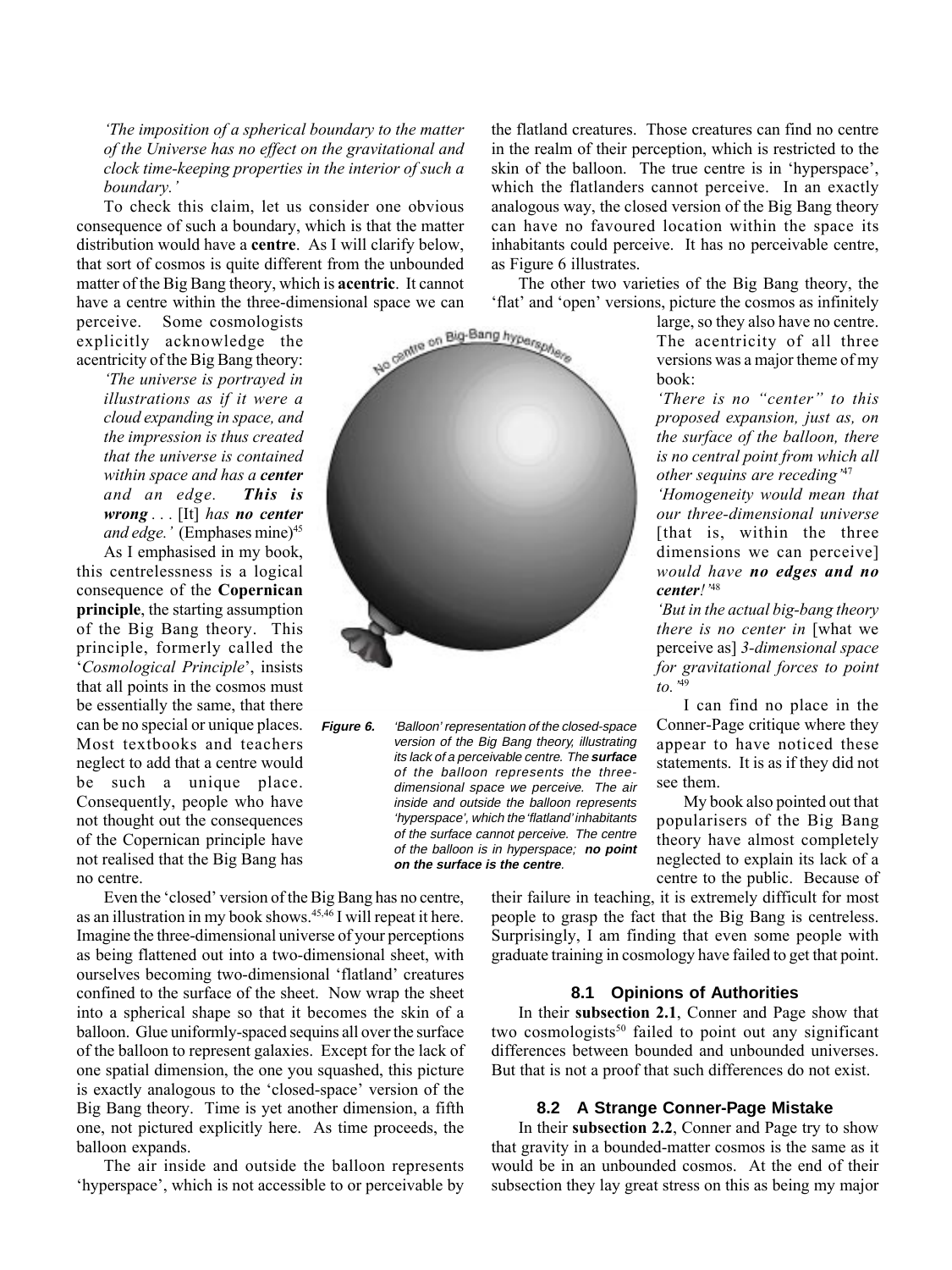mistake:

'Identical interior space-time metric implies identical space-time geometry which implies identical interior gravitational properties. Humphreys' failure to recognise this fact lies at the heart of the errors of Starlight and Time.'

As sections 2 through 6 show, the metrics are not identical. But putting aside this major flaw in their logic, let us follow the rest of their reasoning. First, Conner and Page picture a Newtonian unbounded-matter cosmos, one which has matter uniformly spread out 'without limit' to infinity. Then they divide their cosmos into two parts, one part inside an arbitrary and conceptual sphere, the other part outside the sphere. They do not specify the size or location of the sphere. A few steps of logic result in their equation (2), which gives the acceleration of gravity  $g(x)$ at location  $x$  (in their arbitrary coordinate system) in terms of an integral. Let us evaluate their integral. As many textbooks show, $51$  we then get the following expression:

$$
g(x) = -\frac{4}{3}\pi G\rho r, \text{ where } r \equiv x \cdot X \quad (21 \text{ a,b})
$$

Here, as Figure 7(a) shows,  $X$  is a vector specifying the location of the centre of their arbitrary sphere, and  $\boldsymbol{r}$  is the vector from the centre out to point  $x$ . Notice that  $g$  is directed along  $r$  toward the centre of the sphere. This agrees with Conner-Page Figure 2(d), which I have reproduced here in my Figure 7(b). Labelled 'Unbounded cosmos' at the top and 'Actual field configuration' at the bottom, their figure shows their centre and arrows representing force

(a) Conner-Page vectors



converging on it. Thus their conclusion requires their infinite Newtonian cosmos to have a centre.

This Conner-Page conclusion is very strange. It violates the very idea they are trying to work with, the Copernican principle! The Conner-Page centre would be a unique place in the cosmos, unlike any other place. As I mentioned above, the Copernican principle desires that all places in the cosmos be essentially the same, that there can be no special places, such as a centre. $52$ 

I am astonished that both Conner and Page failed to notice this fundamental contradiction. How could they have started with an unbounded cosmos conforming to the Copernican principle, and yet wind up with one which does not? Somewhere in the derivation, we would think, they must have made a step which contradicts that principle. In fact they did so. The misstep occurs between their equations (1) and (2), where to get their result  $g(x) = 0$ , they cite a well-known theorem which dates back to Isaac Newton:<sup>53</sup>

ëThe gravitational field in the empty interior of a hollow spherically symmetric matter distribution vanishes.'  $[Emphasis mine]^{54}$ 

Spherical symmetry violates the Copernican principle. But unless there is spherical symmetry in the mass around the cavity, their unnumbered equation  $g_{\text{ext}}(x) = 0$ , between their equations (1) and (2), would not be correct. For example, while the Earth's mass would produce zero gravitational force in a spherical cavity exactly at the Earth's centre, the force in a spherical cavity anywhere else would not be zero. Thus their derivation requires a

(a) Conner-Page vectors (b) Conner-Page alleged centre

(b) Conner-Page alleged center



Actual Field Configuration

**Figure 7(a).** Vectors used in Conner-Page equation (2) and my equations (21 a,b). A faulty analysis by Conner and Page has caused a spurious centre of mass to appear at the centre of the arbitrarily-located sphere they put into their unbounded cosmos.

**Figure 7(b).** Conner-Page Figure 2(d), reproduced here, **mistakenly** shows a centre in their infinite unbounded cosmos. Their alleged centre is the dot toward which all the alleged lines of gravitational force (the arrows) are pointing. Their error consists of the facts that (1) an unbounded cosmos can have no centre, and (2) a centre contradicts the Copernican principle, which they are trying to uphold. The astonishing mistake epitomised in this figure leads to the unravelling of the whole Conner-Page critique (see section12.1).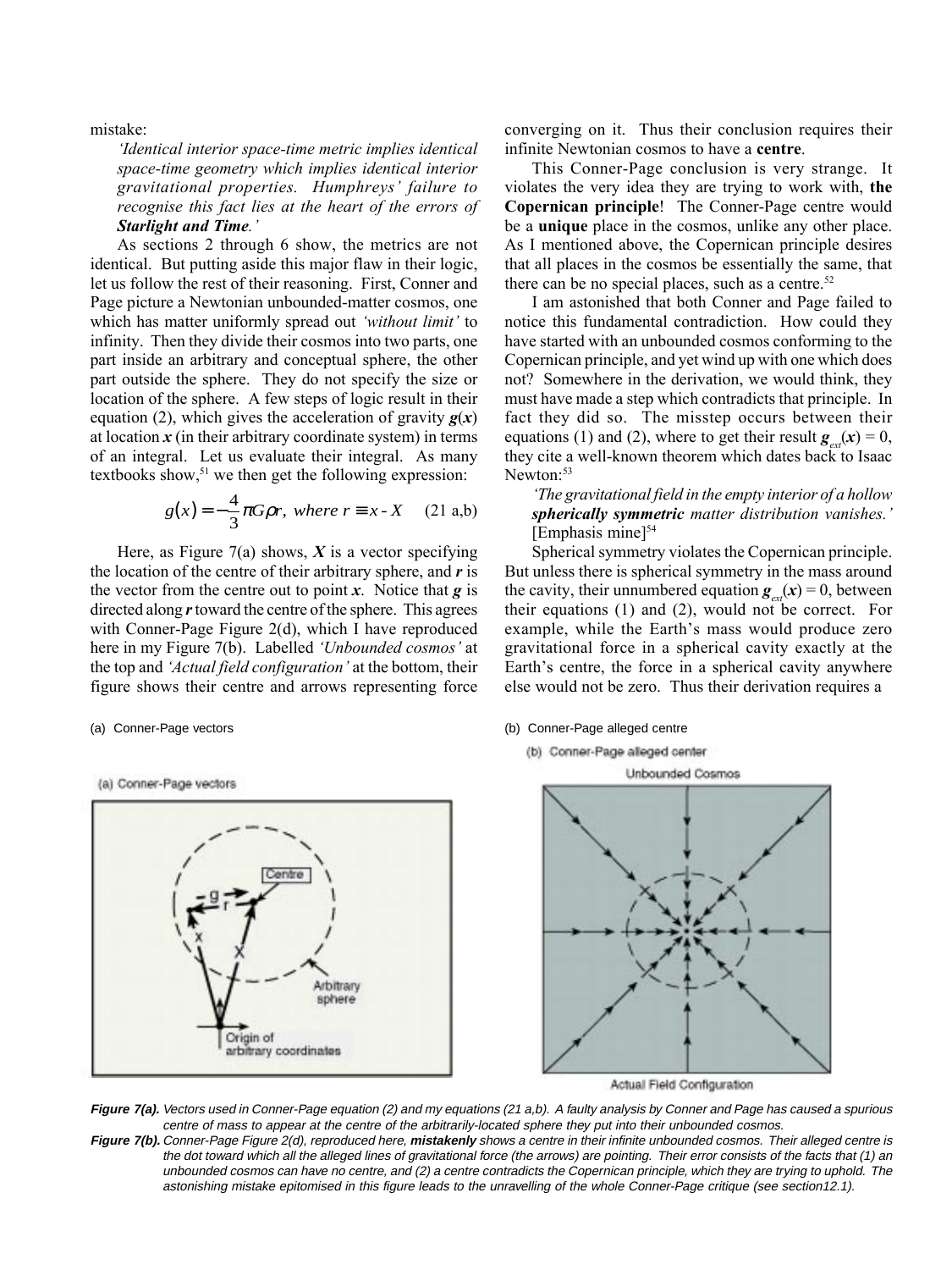spherical cosmos. Conner and Page were indeed thinking of a spherical cosmos as they made their derivation, as the following phrases show:

ë. . . the external spherical matter distribution . . . the external **spherically symmetric** matter distribution . . .<sup>'</sup> [Emphases mine]<sup>55</sup>

Thus Conner and Page saw no problem with having a centre or spherical symmetry around it. However, to be spherically symmetric, their mass distribution would have to extend radially an equal distance in all directions from the centre of their sphere. They say that their Newtonian cosmos extends 'without limit', that is, the distance is infinite. But if it is infinite, there is no way to claim the distance is equal in all directions. Infinity is not a large number; it is beyond number. An infinite cosmos would have no centre! If Conner and Page have a problem seeing that, perhaps this comment from cosmologist Stephen Weinberg, a Nobel laureate in physics, will be helpful:

'On the other hand, if matter were evenly dispersed through an **infinite** space, there would be **no center** to which it could fall.' [Second emphasis mine] $56$ 

#### **8.3 A Central Issue**

We have seen that Conner and Page mistakenly thought their unbounded Newtonian cosmos would have a centre. Did they also think the same about their unbounded Big Bang cosmos? Their use of Birkhoff's theorem (which has the same *'spherically symmetric'* restriction) to extend their Newtonian reasoning to a relativistic Big Bang cosmos supports that conjecture. That would explain why they cannot see a major difference between my theory and the Big Bang theory. It would mean they have failed to keep in mind a key feature of their own theory: its lack of a centre.

The unconcern by Conner and Page at having a centre in their unbounded cosmos means they have somehow missed one of the main implications of the Copernican (or  $Cosmological$ ) principle — no boundaries means no centre! This makes their subsection title, ëMisunderstandings about the significance of the Cosmological Principle', rather ironic. It is they who misunderstand!

I am not just quibbling about some minor mistake here. Conner and Page themselves attached great importance to this issue, claiming that it *lies at the heart'* of my alleged errors. Though wrong about who erred, they were right about the importance of the issue. Turning their phrase around, their failure to recognise the implications of the Copernican principle lies at the heart of their errors. They were trying to show that gravitational forces ought to be the same in both a bounded-matter cosmos and the Big Bang theories. But their attempt failed, because the forces are different.

This issue of centres is crucial. The lack of a centre in the Big Bang theory means that differences of gravitational potential energy from place to place would be too small to cause large differences in clock rates. The presence of a centre in my theory causes large differences in gravitational potential energy, which in turn produce the timeless Euclidean zone. The next section deals with the major consequence of that zone's existence, time dilation.

#### **9. CONNER AND PAGE MISUNDERSTAND TIME**

The main thrust of Conner-Page section 3 is to disparage the usefulness of Schwarzschild time  $t$  and to promote proper time  $\tau$  as a panacea to the plague of time dilation. Very well: in this section I will use proper time to prove time dilation!

At the very beginning of their section 3, Conner and Page exhibit in their equation (3) the basis of all their reasoning, the Robertson-Walker metric. As I have pointed out in section 6, the Robertson-Walker metric is an incomplete description of the space-time of my cosmology, and therefore it obscures their understanding of how time behaves in it. In the Lorentzian region of that space-time, proper time  $\tau$  is indeed tied to the expansion of space, and in that region one can use the radius of curvature of space as a kind of clock to which we can compare the proper time, as Conner and Page correctly point out. That is, for a given value of the expansion fraction x in the Lorentzian region,  $d\tau/dx$  has the same value everywhere. In that sense, clocks in the Lorentzian region tick 'at the same rate everywhere'.

But what Conner and Page did not know is that those clocks do not all start ticking at the same value of  $x$ . The outer ones start ticking earlier in the expansion, the inner ones, later. Thus, as I will show below, for a constant value of  $x$  in the Lorentzian region, the **proper** time elapsed increases with distance from the centre. In other words, the age of a bounded-matter cosmos  $-$  as measured by real, physical clocks — depends on location. At any given stage of expansion, the centre is younger and the edge is older.

Conner-Page subsection 3.1 is a tutorial  $-$  right out of the textbooks  $-$  showing that proper time is what physical clocks on various trajectories read. I agree; that is what I said in my book.<sup>57</sup> The significance they assign to this well-known fact is that it makes them feel suspicious: 'there is something fishy about Humphreys' appeal to a different coordinate system<sup>2</sup>. But as I pointed out at the beginning of section 7, we have historical examples wherein a change of coordinates has revealed new physics previously concealed by the old coordinates. Are Conner and Page suspicious of new physics?

In their subsection 3.2, Conner and Page labour diligently to transform Schwarzschild coordinates into the coordinates of the Robertson-Walker metric. Their object is to try to show  $\frac{1}{\sqrt{2}}$  again  $\frac{1}{\sqrt{2}}$  that there is no time dilation in my cosmology: 'the elapsed time is equal to the cosmic time and is the same, regardless of the location of the clock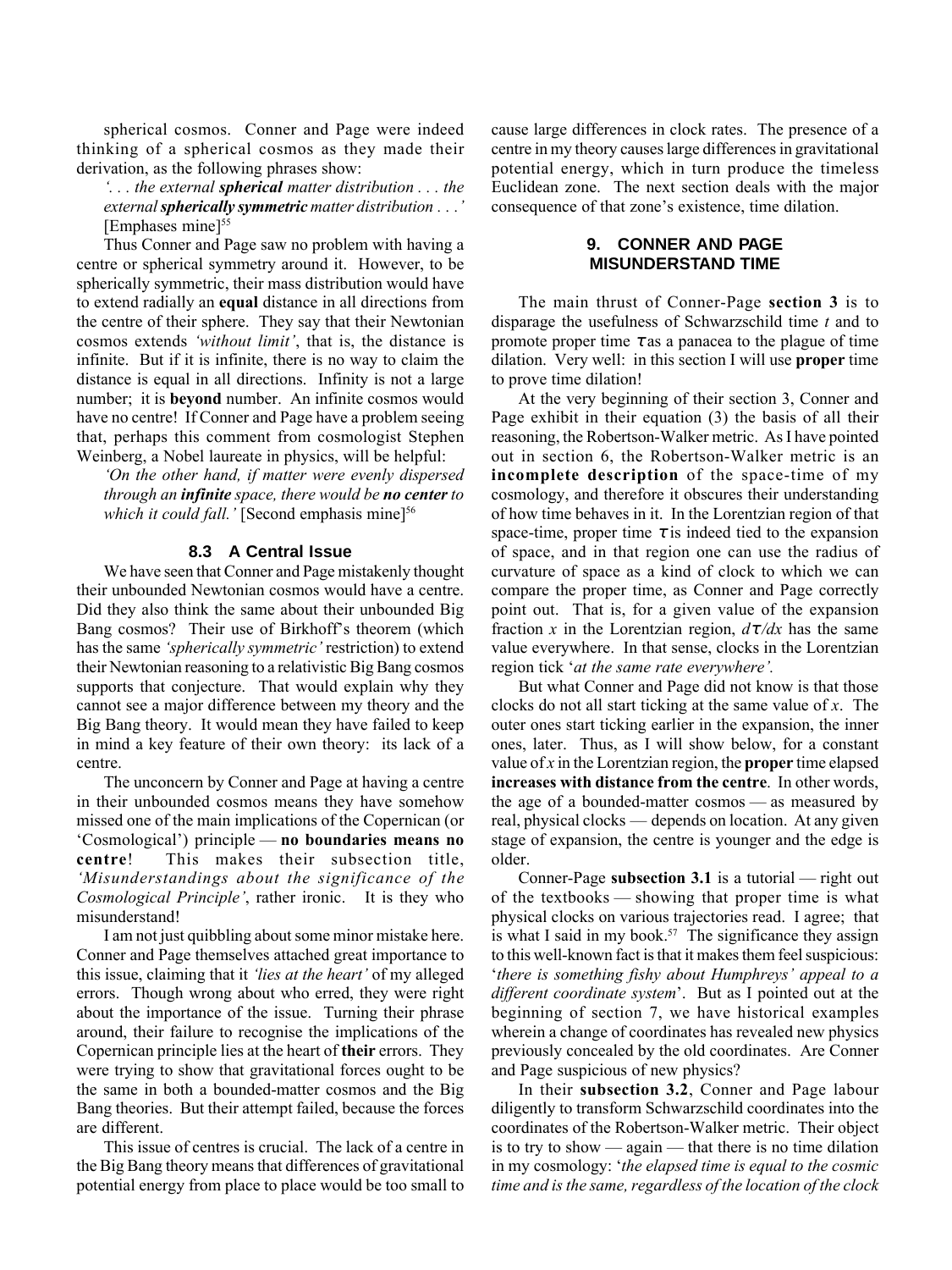*inside the matter sphere.* $^{\prime}$  Their equation (8) epitomises their mistake. There they integrate their equation (7), which is correct only in the Lorentzian section of space-time, *from* the beginning of the expansion of the Universe', that is, from  $a = 0$  (or  $x = 0$ ), to try to show that all clocks at a given value of  $a$  (or  $x$ ) have the same reading. But since according to the Klein metric, my cosmology starts the expansion in a Euclidean region, their integration is wrong. They should start the integration at the critical value of  $a$ ,  $a_c$  ( $a_c \equiv x_c$   $a_m$ ), which as equation (13) shows, depends on the comoving radius  $\eta$  (or  $\chi$ ).

Let us correct their mistake by using my book's equation (19a,b) giving the proper time  $\tau$  as a function of the radius of curvature  $a^{58}$  an equation which can be easily derived from Conner-Page equation (20). My equation defined time zero as being at the peak of the expansion, so for convenience here I will make the transformation  $\tau \rightarrow \tau$ +  $\tau_m$ , where  $\tau_m$  ( $\tau_m \equiv \tau_o \equiv a_m/c$ ) is the half-period of the expansion, the proper time (as measured at the edge) necessary for the expansion to go from zero to maximum radius. That redefines time zero as occurring at the 'big crunch<sup> $\dot{\ }$ </sup>, when  $a = 0$ . Then using my new terminology (a<sub>o</sub>  $\rightarrow a_m$  and  $\tau_{\alpha} \rightarrow \tau_m$ ), the expansion fraction  $x \equiv (a/a_m)$ , and the negative sign option of my book's equation  $(19a)$  to represent the expansion phase, we get the following expression:

$$
\tau \left( \chi_e = \tau m - \frac{\tau_m}{\pi} \left[ Arc\cos(2x - 1) + 2\sqrt{x - x^2} \right] \right) (22)
$$

Here I have written the proper time as  $\tau(\chi_e)$  to emphasise the fact that only clocks at the edge of matter, where the comoving angle coordinate is  $\chi_e$ , would start ticking at the beginning of the expansion,  $x = 0$ . Being comoving (and indestructible), they of course register proper time. Clocks in other locations would start ticking at later stages of the expansion, as Figure 8 illustrates. Let



**Figure 8.** Clocks in different places start ticking at different stages of the expansion, thus showing different proper times elapsed when the Earth emerges from the change surface. As measured in proper time at our present stage of expansion, the centre of the cosmos is young and the edge is old.



**Figure 9.** Age in proper time (normalised to the half-period of the expansion) increases with increasing comoving distance from the centre. Here as an example I have assumed  $\chi_{e}$  = 45°, with a corresponding expansion factor of 0.29 when the Earth emerges from the signature change surface. The shape and size of the curve would change for negative spatial curvature, non-zero cosmological constant, or inflationary changes in the vacuum.

us define  $T(\gamma)$  as the proper time elapsed at location  $\gamma$  from the moment of emergence out of the Euclidean zone, when  $x = x_c(\chi)$ , until the Earth later emerges from the Euclidean zone at the end of the fourth day of creation, when x reaches  $x_c(0)$ . Since, as Conner and Page would agree, comoving clocks throughout a Lorentzian region are synchronous (same rate, not same starting time) with the expansion,  $T(\chi)$ is equal to the proper time elapsed at the edge between those two values of  $x$ .

$$
T(\chi) \equiv \left[ T(\chi_e) \right]_{x_c(0)} - \left[ \tau(\chi_e) \right]_{x_c(\chi)}
$$
 (23)

In other words,  $T(\chi)$  is the **age**, measured in proper time with real clocks, of things at location  $\gamma$  at the end of the fourth day of creation. Using equation (13) to give us the values of  $x_c(\chi)$  and  $x_c(0)$ , substituting those into equation (22), and substituting the result into equation (23) gives us an equation showing how the age depends on location:

$$
T(\chi) = \frac{\tau_m}{\pi} \left[ Arc \cos(1 - 2z) - Arc \cos(1 - 2z_e) \right] \tag{24}
$$
  
 
$$
+ 2\sqrt{z - z^2} - 2\sqrt{z_e - z_e^2} \right]
$$
  
where  $z = \frac{\cos \chi_e}{\cos \chi}$  and  $z_e = \cos \chi_e$  (25 a,b)

The parameter z is such that  $0 \le z \le z \le 1$ . Figure 9 plots the age (normalized by  $\tau_{m}$ ) versus comoving radial distance from the centre. Figure 10 plots the age versus proper distance  $\lambda$  ( $\lambda \equiv a\chi$ ) for an arbitrary choice of parameters. The age increases from zero at the centre to billions of years at the edge of matter. Although this figure is similar to Figure 11 in my book,<sup>59</sup> please notice that the age in this one is given in proper time, not Schwarzschild time. That invalidates the conclusion of Conner-Page subsection 3.1, which they repeat throughout their critique.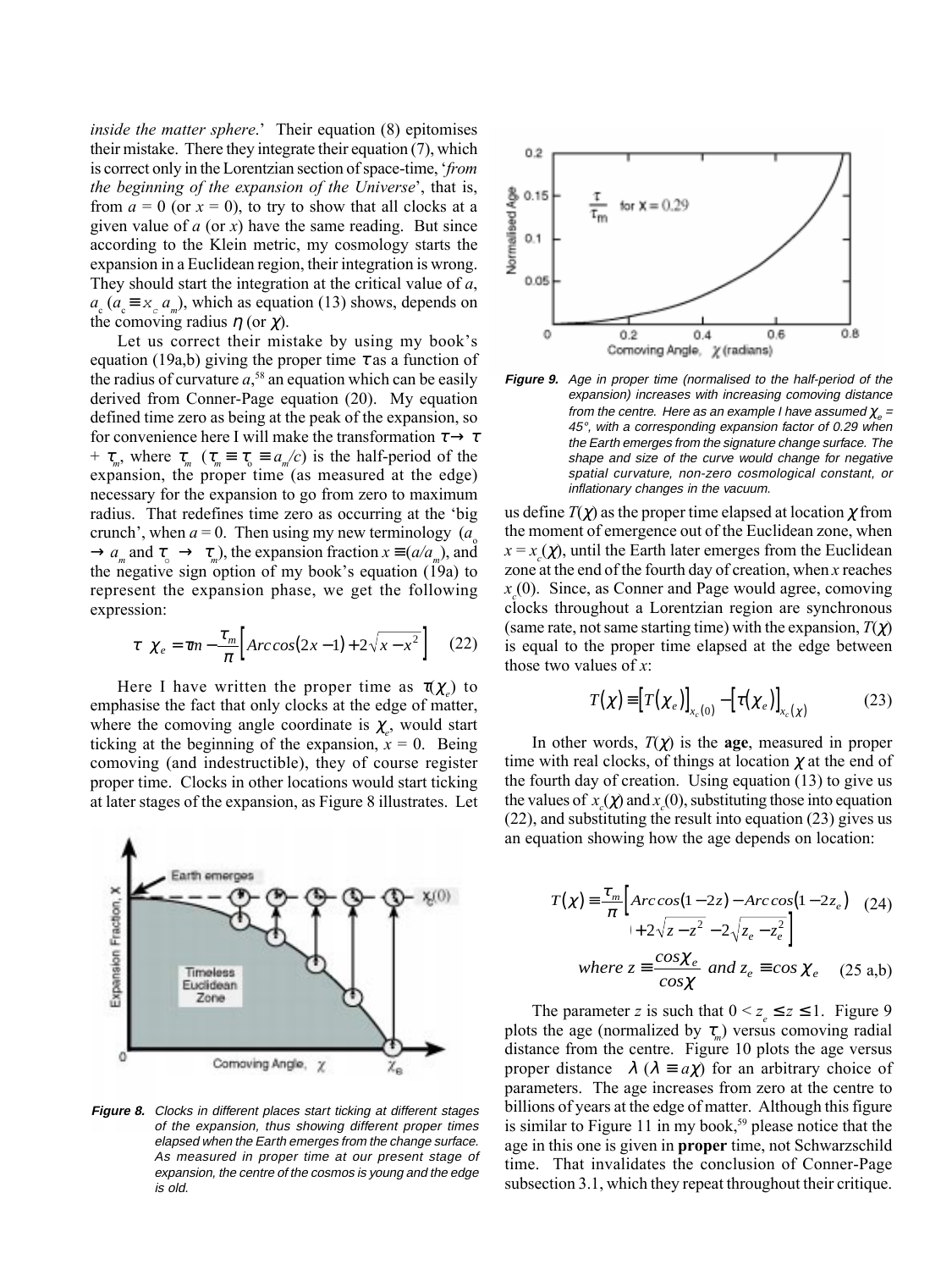

**Figure 10.** Age (as measured with real clocks) at the stage of expansion when the Earth ended its fourth ordinary day after creation. For this example I have assumed the parameters of Figure 9 and  $a_m = 40$  billion light-years. As mentioned in the caption for Figure 9, the shape of this curve depends on the parameters chosen. These ages are **not** the ages we would see in telescopes, which are affected by 'look-back' time.

If this one figure, Figure 10, is even crudely correct  $\overline{\phantom{a}}$ that is, different than a horizontal line  $-$  their whole critique is wrong.

Also note that the age in Figure 10 is not the age of objects as we see them in telescopes. Figure 10 plots age at a particular stage of expansion, the end of the fourth day. Except for the negligible 6,000 years that have since elapsed, Figure 10 shows the age of distant objects as they are right now, that is, for the value of the expansion fraction  $x$  we have here and now. The light we see in telescopes has already travelled billions of light-years and had begun its journey at an earlier stage of expansion, when those objects had not aged as much, although they were still many millions of years old then in terms of their clocks. In astronomers' terms, my cosmology has a **look-back time** to reckon with, just as the conventional cosmologies do.

In their equations (12) through (15) in the same subsection, Conner and Page briefly examine the Klein metric in order to transform Schwarzschild time into proper time. Interestingly, they overlooked the signature-changing properties of the Klein metric I have pointed out. But in their equation (12) they did correct two minor errors I made in transcribing Klein's result for the total Schwarzschild time elapsed. I am grateful for the correction; in fact, I regard it as the major positive contribution of the Conner-Page critique. But the corrections make no significant difference to my results.

In their subsection 3.3, Conner and Page enter into a detailed examination of Schwarzschild time. Their conclusion, near the end of their subsection 3.3.1, is that in some regions of space-time, 'Schwarzschild clocks are consequently physically impossible'. I agree; I implied that in my book.<sup>60</sup> That does not diminish the value of Schwarzschild time as a conceptual guide to the theorist. The last paragraph of the same subsection criticises a

statement of mine which is (a) not particularly relevant to the main issues, and (b) not in my book. In their subsection 3.3.2, they conclude 'the introduction of a boundary does not reduce the Earth proper time required for the Universe to expand to its present size'. In this they again show unawareness of the Euclidean timeless zone and its effects. In their concluding section 3.4, they merely reiterate that unawareness.

#### **10. CONNER AND PAGE ATTACK THE WRONG HORIZON**

In their section 4, Conner and Page try to show that there is no time dilation at the event horizon. Yet their efforts here are entirely misdirected, because it is in the Euclidean zone, not at the event horizon, that the time dilation with which I am mainly concerned takes place. But it is I who am responsible  $-$  inadvertently  $-$  for misleading them.

The misleading happened because I myself did not understand the meaning of the Euclidean zone when I published my book in 1994. At that time I knew nothing of the newly-generated literature on classical signature change. I was aware of the time-stopping effects at the centre, as in equation (12), but I wrongly attributed that to the arrival of the event horizon and the fact that the Earth was not comoving with the expansion. As I remarked on page 119 of my book, one reason for thinking so was the



**Figure 11.** Trajectory (dotted line) followed by light arriving at the Earth on the fourth day. The light travels for billions of years, during which space expands greatly, but the Earth is in the timeless Euclidean zone during most of that expansion. Here I have shown the fourth day as encompassing both the collapse and the subsequent 'bounce' into expansion. See Figure 12.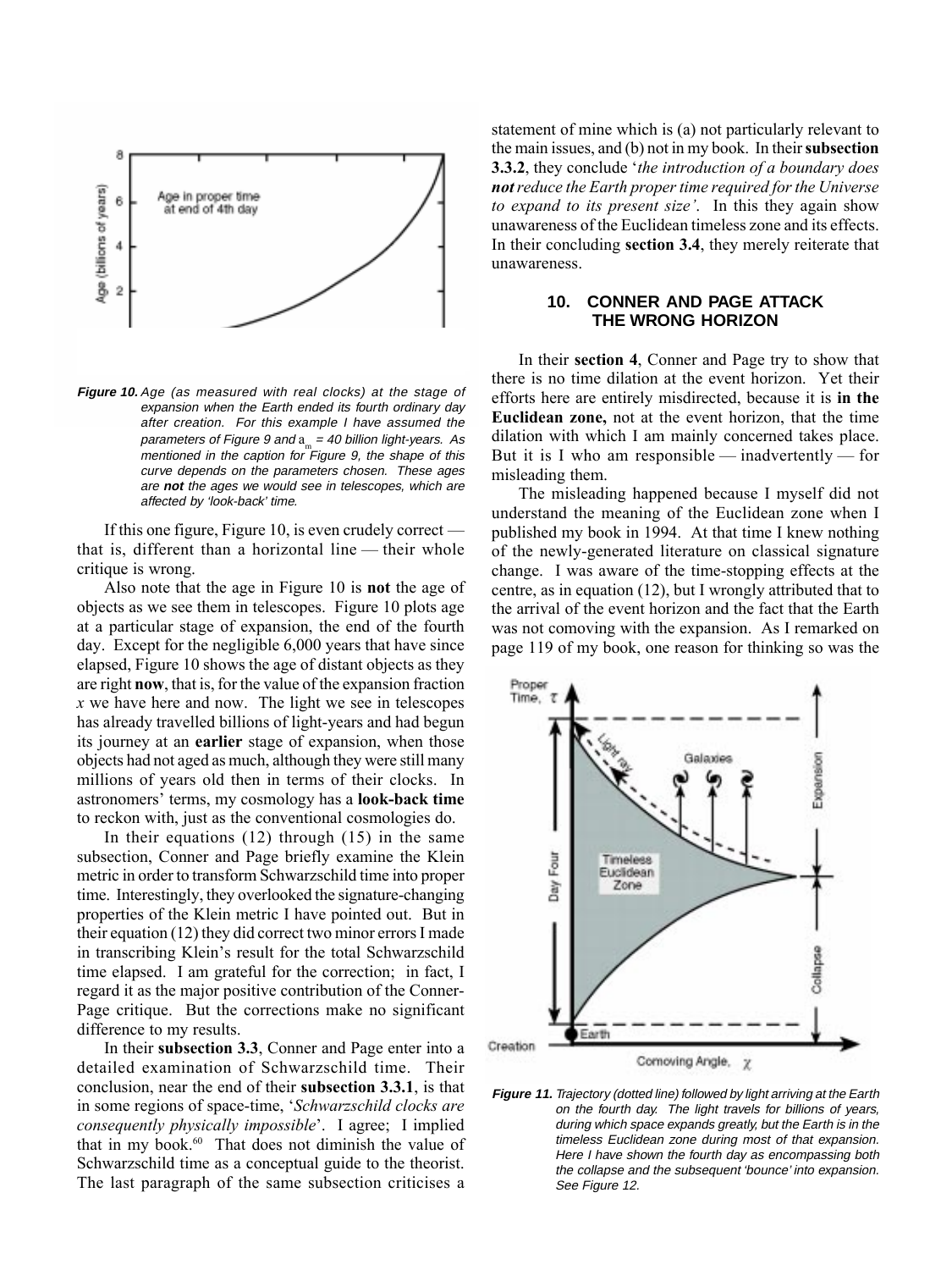similarity of the cusps in Figure 10 of the book (p. 118) to the cusp in Figure 7 of the book (p. 112), which showed the effect on Schwarzschild time  $t$  for an astronaut crossing the event horizon. In plotting Figure 10 of the book, I misinterpreted an important clue I had noticed and which the referee of my ICC paper,<sup>61</sup> a theoretical physicist trained in general relativity, had asked me about. I wrote:

ëInside the event horizon, the Schwarzschild time also has a relatively small but non-zero imaginary component. The interpretation of an imaginary interval in section 3 (as spacelike) suggests that this imaginary part contributes to the stretching of space inside the event horizon.<sup> $62$ </sup>

I now know that the location in question is not the event horizon, but rather the change surface, and that the imaginary component comes from a signature change in the Klein metric. Consequently the integration $63$  which Klein performed to get his equation for  $t$  (equation [20] in my book, Conner-Page equation [12]) should only be evaluated for values of the variable which are real, not imaginary. In turn, that means the lines to the left of the cusps in Figure 10 (page 118) of my book should not be in the figure at all. (Also, removing the errors in my transcription of the equation shifts the location of the cusps.) Such a correction would have highlighted the cessation of time in the Euclidean zone.

#### **11. CONNER AND PAGE ATTACK THE WRONG MODEL**

In their section 5, Conner and Page seek to show that 'no amount of development can fix this model's problems [with observations]. But the model they are attacking is not the one I have proposed. They seek to show that *'rapid* expansion' would make the Hubble parameter much larger than what we observe. But 'rapid' by whose clocks? As seen from the edge of matter, the expansion would take billions of years. Only as measured by clocks on Earth, which were stopped during most of that time, would the expansion seem rapid, perhaps even instantaneous.

What, then, would my model say the Hubble parameter should be? To a first approximation (beyond which we need a more developed model), just what is observed. Let me clarify my ideas as they now stand  $-$  and keep in mind that they are still being refined. The Klein metric and equation (23) for the elapsed proper time are based on three assumptions:-

- (1) the curvature of space is positive, that is,  $k = 1$ ,
- (2) the 'cosmological constant'  $\Lambda$  has always been zero, and
- (3) there has been no 'inflationary' change in the vacuum equation of state.

(Some would say that the third item is the same as the second.) I think it likely that at least one, and perhaps all, of these assumptions are not true. I suggest that God controlled (probably by adjusting vacuum inflation) the rate of expansion  $\partial x/\partial \tau$  such that the rate of contraction of the signature change surface  $(x_c, \chi_c)$  was slightly less than the local speed of light:

$$
a_c \frac{\partial \chi_c}{\partial \tau} = x_c a_m \frac{\partial \chi_c}{\partial x} \frac{\partial x}{\partial \tau} \le c \tag{26}
$$

The result would be that an observer just outside the change surface would see it as a sphere<sup>64</sup> shrinking toward the centre at just under the speed of light. When the sphere reaches the centre, it disappears, revealing the Earth with its clocks showing only four ordinary days having elapsed from the beginning of creation. $65$  Light from distant galaxies reaching the Earth at that moment would have travelled for billions of years, as measured by clocks at the edge of matter, and thus would have travelled a distance of billions of light-years. Figure 11 illustrates the trajectories. During the billions of years, space would have expanded by the same factor as suggested by conventional cosmologies, so the amount of redshift would be the same as in such cosmologies. The travel distance and redshift being the same, the Hubble constant would then be the same. The major difference between my book's explanation and this one is that here I have clarified the nature of the time dilation in more detail. This answers Conner-Page subsection 5.1.

Conner-Page subsection 5.2 claims *the Earth time* elapsed' gives a firm upper bound to the light travel distances. Not if Earth time had not been elapsing!

Their subsection 5.2.1 is another tutorial from the textbooks. Yet it does cite a handy relation between redshift and light travel time, their equation (43). This rule of thumb is useful even in my cosmology, provided one keeps in mind that their  $\Delta \tau_c$  would translate into the light travel time as measured by clocks at the edge of matter. Since in my cosmology the distances travelled are the same as in the conventional cosmologies, the observed angular diameters with which this section is much exercised should be the same. As for their concluding **subsection 5.3**, I simply point out that throughout their section 5, Conner and Page have completely ignored the mechanics of time dilation. thinking they had already refuted it.

#### **12. CONCLUSION: BLINDNESS AND NEW VISIONS**

#### **12.1 A Large Blind Spot**

By now it should be clear to unbiased readers, and I hope even to highly-committed theistic evolutionists also, that the Conner-Page critique suffers throughout from a fatal defect — unawareness of the timeless Euclidean zone. The existence of that zone shows that my cosmology is different from the Big Bang theory, and especially that time dilation does indeed occur in mine. It also shows that the restrictive Robertson-Walker metric Conner and Page depended on is not adequate for the black-hole and whitehole topology of my cosmology. Instead, they should have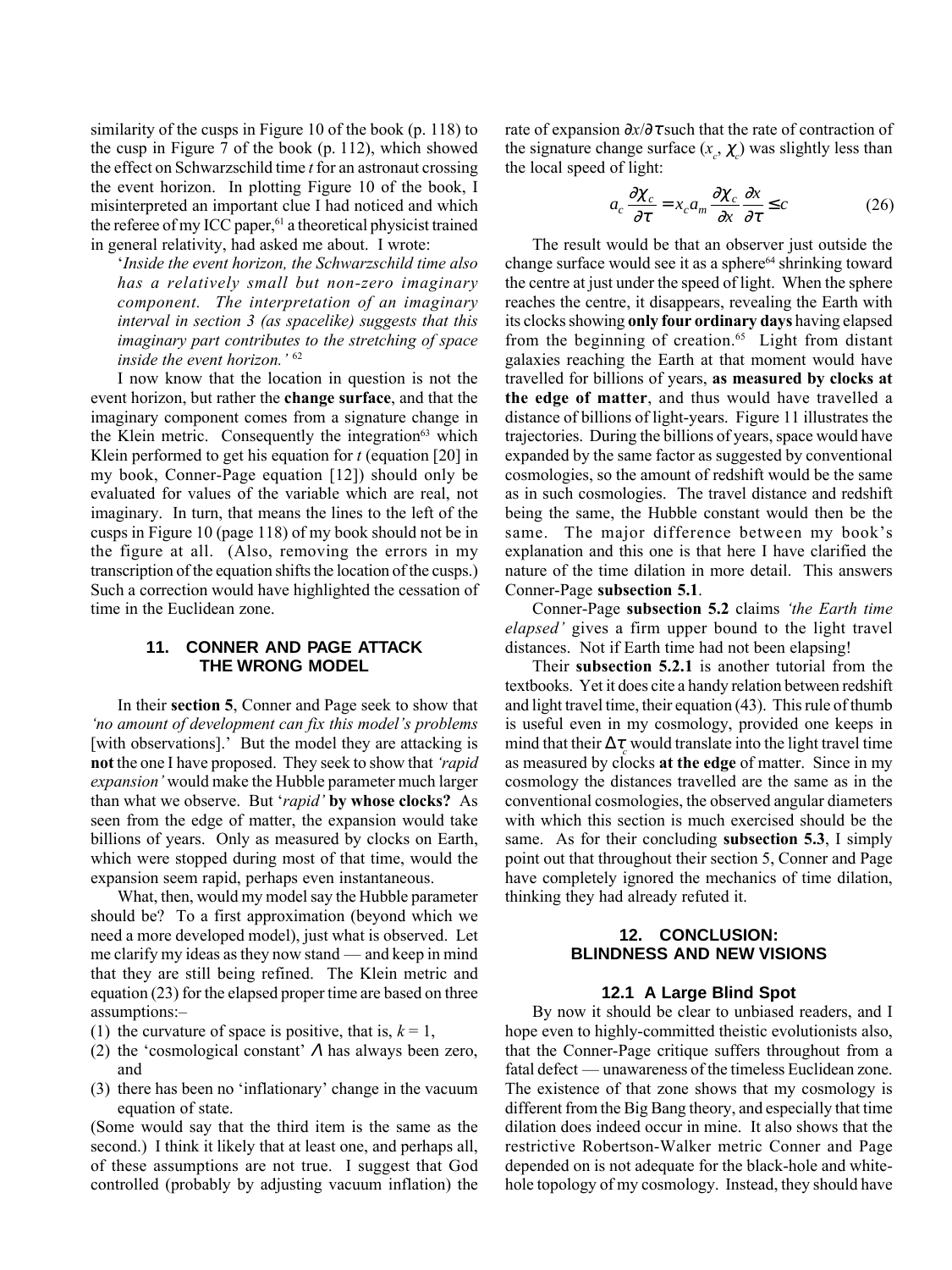used the Ellis or Klein metrics.

It is important to keep in mind the recent developments<sup>66</sup> in relativity journals which give strong support to my points above, independently of whether my reasoning about the Klein metric is correct or not. These articles support:

- (a) the feasibility of Euclidean zones and particle geodesics traversing them,
- (b) the likelihood that Euclidean zones occur naturally in black holes and white holes, and
- (c) the resulting conclusion that the Robertson-Walker metric Conner and Page used is too restrictive for the analysis of this situation.

The peculiar Conner-Page mistake I pointed out in section 8.2 shows they failed to keep in mind that their unbounded Big Bang cosmos is acentric. Being familiar with the basic equations and with the Copernican principle, they should have understood that before I pointed it out. Nevertheless, they failed to understand it even after I belaboured the point in my book. Their silence on the issue of centres implies that they were blind to it.

This intellectual blind spot has led them into a series of mistakes. First, it made them overlook a major difference between my theory and theirs, the presence of a centre in mine. That made them miscalculate the effects of gravity,  $67$ which caused them to neglect black-hole physics. In turn, that caused them to depend on an inadequate metric and ignore a good one. Thus they failed to notice the existence of the timeless zone. That helped them misunderstand my model and instead attack a wrong one, as sections 10 and 11 show. When we correct their mistakes, nothing remains of their critique.

I have gone through a major attitude change toward critics such as Conner and Page. At this point, for several reasons, I am grateful for their critique. First, I appreciate their having presented it in this journal, thus allowing me to answer them before a scientific audience. Second, it has confirmed that my book, now into its fourth printing, is having an effect. Though Starlight and Time makes little mention of evolutionism, it cuts to the roots of the evolutionary view of physical origins, the long time-scale of the Big Bang theory. If there had been no protest from evolutionists, I would have regarded my book as a failure. The loud and sometimes irrational complaints of theistic evolutionists,<sup>68</sup> particularly the Ross camp,<sup>69</sup> makes me feel that my labour has not been in vain.

A third reason I am grateful for the critique is that it has increased my confidence in the basics of my theory. These two highly-motivated and well-trained critics have been working diligently for several years, and yet they have failed to come up with anything more substantial than what they have said here. I hope most readers also have greater confidence in my theory now. Last, the questions have helped me clarify my answers, and this critique has opened a forum in which to present my new results. I have used this opportunity to present a better-defined version of my theory than in 1994, pointing out new and exciting vistas of space-time.

### **12.2 New Visions for Research**

For creationists considering cosmological research along the lines I have presented here, I want to point out several possibilities. First, as I implied in section 9, there is an alternative form of the Klein metric (easily derivable from Klein's paper) which applies to negative spatial curvature  $(k = -1)$  rather than positive curvature  $(k = 1)$ . Such a form may be more applicable to the real cosmos, which (unless the elusive 'dark matter' materialises) appears to have considerably less matter than the critical density. It is beginning to look to me as if this cosmology automatically solves one of the major problems plaguing the Big Bang theory: the great disagreement between

- (1) the observed average mass density of the cosmos, and
- (2) the Big Bang predictions.<sup>70</sup>

Second, the Euclidean zone opens up the possibility



**Figure 12.** The existence of the Euclidean zone may allow a black hole to 'bounce' and become a white hole, as implied in Figure 11.

of a black-hole to white-hole 'bounce' occurring naturally, as Figures 11 and 12 illustrate. That is, the previous thinking that black holes cannot bounce, as typified in Figure 5, may not be correct in this new light. Third, since it seems that no physical processes, such as heating or nucleosynthesis, can occur in the Euclidean zone, we need to rethink how a collapse, 'big crunch', and subsequent expansion might fit into the Genesis account. Would the contraction into and expansion out of the Euclidean zone occur entirely on the fourth day? And since high temperatures right before and right after the Euclidean zone would only occur at great distances from the centre, how would that affect the cosmic background radiation? We now have a great many more possibilities than before.

Finally, I want to emphasise the reliability of our Biblical foundations. Reading the Bible straightforwardly provides very clear evidence in many passages<sup> $71$ </sup> that the Universe is young, as measured by clocks here. Therefore, those of us who know the Bible is scientifically reliable when taken at face value can remain assured that, regardless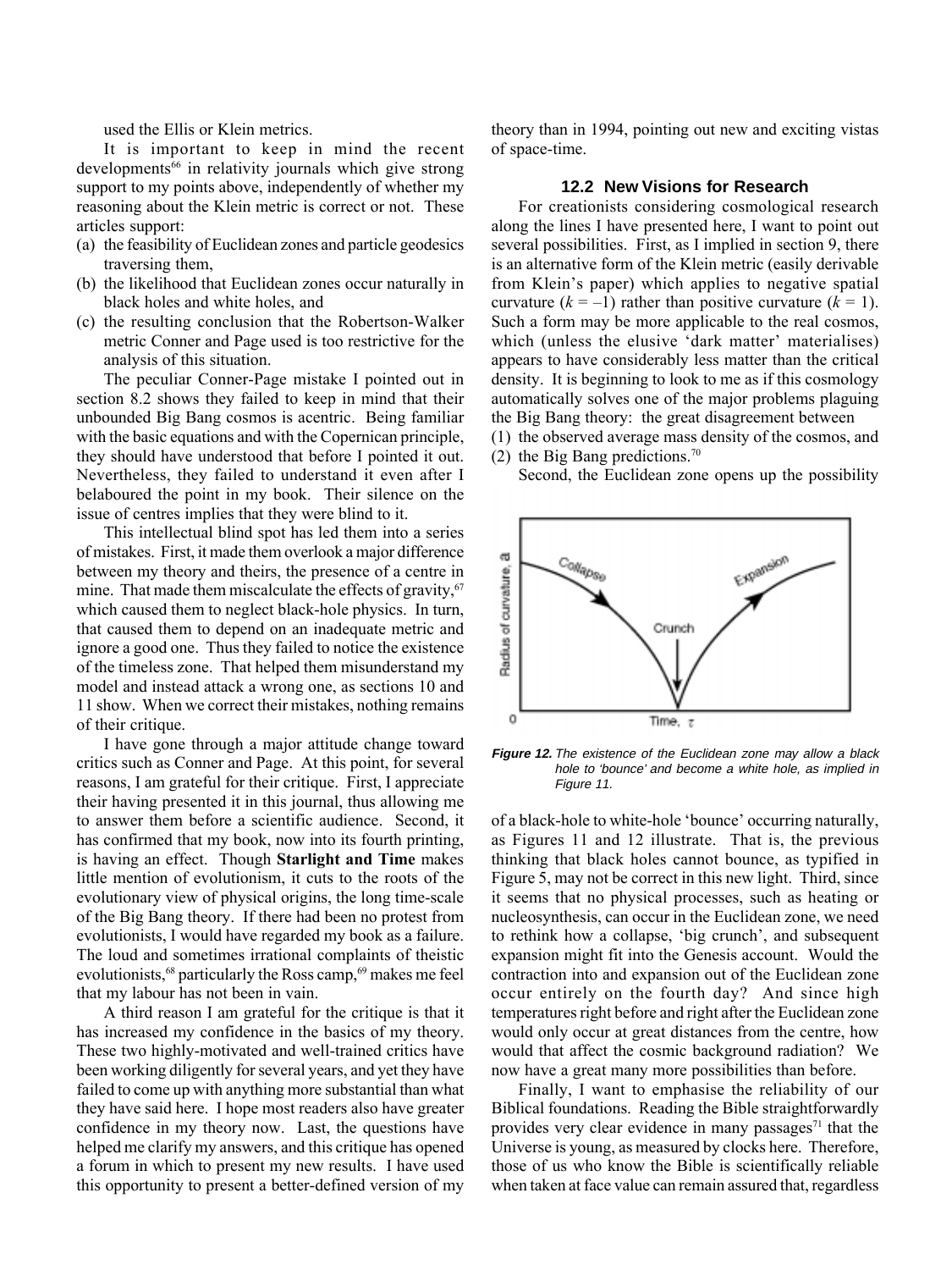of how valid or invalid my particular theory may turn out to be, a correct young-world cosmology exists. Let us seek it out with diligence and courage!

#### **REFERENCES**

- 1. Humphreys, D. R., 1994. Starlight and Time: Solving the Puzzle of Distant Starlight in a Young Universe, Master Books, Green Forest, Arkansas.
- 2. I define 'theistic evolutionism' as any view that seeks to combine some kind of theism with naturalistic evolutionism  $-$  including that theory's events (Big Bang, molecules to man), order of events (light before Earth, fish before trees, death before Adam), and time-scale (billions of years). This includes the 'progressive creationism' of Hugh Ross. Theistic evolutionists object to my definition, disliking the opprobrium which has come upon the name 'evolution' in Christian circles. They claim that since they have their god 'creating' all the evolutionary events, they are really creationists. But since their process is completely different than the Biblical account, I say it is misleading to apply a Biblical name, such as 'creation', to it.
- 3. My book does not mention Dr Ross at all, but Ross seems to regard it as a major threat to his apologetics work. I think that is because my book demonstrates that the Big Bang theory is not the only possible cosmology which can flow from the experimentally well-established general theory of relativity. Ross has staked his teachings so heavily on the Big Bang that his work stands or falls with that theory, so he rightly sees any young-Universe cosmology as a threat.
- 4. Ross, H. N., 1995. Critique of Starlight and Time now available. Facts and Faith, 9(3):13. Also see: Ross, H. N., 1995. A fairer treatment of Humphreys' work. Facts and Faith, 9(2):11. Facts and Faith is the quarterly newsletter of Dr Ross' 'Reasons To Believe' organisation in California. The 'four physicists' Ross asked to write a critique have apparently diminished to one physicist, Dr Page, and one graduate student, Mr Conner. Finally, in a 'Reasons To Believe' general letter to supporters, dated July 1995, Dr Ross commends Mr Conner for his great zeal in supporting Ross' ministry both financially, and by research and writing.
- 5. Conner, S. R. and Page, D., 1998. Starlight and Time is the Big Bang. CEN Tech. J., 12(2):174-194.
- 6. Klein, O., 1961. Einige Probleme der allgemeinen Relativitätstheorie. In: Werner Heisenberg und die Physik unserer Zeit, F. Bopp (ed.), Vieweg and Sohn, Braunschwieg, Germany, pp. 58-72. Partial translation, Several problems of the theory of general relativity, 13 pages, available from D. R. Humphreys by sending a self-addressed envelope and US\$2.00 to the address at the end of this paper.
- 7. Hellaby, C., Sumeruk, A. and Ellis, G. F. R., 1997. Classical signature change in the black hole topology. International Journal of Modern Physics,  $D6(2):211-238$  (p. 235).
- 8. Conner and Page, Ref. 5, section 3, equation (3). Throughout their paper, Conner and Page assume without question that the Robertson-Walker metric is fully applicable to this situation.
- 9. Conner and Page, Ref. 5, section 1.
- 10. Humphreys, Ref. 1, p. 114.
- 11. Humphreys, Ref. 1, pp. 115-116, equations (16) through (18).
- 12. Klein, Ref. 6, equations (68), (69) and (81). Klein uses the opposite sign convention for the metric than I do. That is, in the Lorentzian region, Klein has the time component negative and the three space components positive; in the Euclidean region all four components are positive.
- 13. Humphreys, Ref. 1, pp. 92, 102, 106.
- 14. Humphreys, Ref. 1, p. 89.
- 15. Humphreys, Ref. 1, p. 116, Figure 8.
- 16. Weinberg, S., 1972. Gravitation and Cosmology, John Wiley and Sons, New York, pp. 342–346, equations (11.9.31) through (11.9.36). Weinberg uses somewhat different nomenclature, but when the conversion is made, the metric is exactly the same as that of Klein, whom Weinberg references on pp. 342, 353.
- 17. Rindler, W., 1977. Essential Relativity, revised second edition, Springer-Verlag, New York, p. 113.
- 18. Humphreys, Ref. 1, p. 106, equation (13).
- Wald, R. M., 1984. General Relativity, University of Chicago Press, Chicago, p. 23.
- 20. Hawking, S. W., 1988. A Brief History of Time, Bantam Books, New York, p. 134.
- 21. Ellis, G. F. R., Sumeruk, A., Coule, D. and Hellaby, C., 1992. Change of signature in classical relativity. Classical Quantum Gravity, 9: 1535-1554 (p. 1537).
- 22. Ellis et al., Ref. 21, p. 1549.
- 23. Ellis et al., Ref. 21, p. 1535.
- 24. Ellis et al., Ref. 21, p. 1535. For clarity, I have added a comma in the first sentence.
- 25. Carlini, A. and Greensite, J., 1994. Why is spacetime Lorentzian? Physical Review, D49(2):866-879.
- Kriele, M., 1994. Why are we living in a Lorentzian universe? Classical Quantum Gravity, 11:1325-1330.
- 27. Alty, L. J., 1994. Kleinian signature change. Classical Quantum Gravity, 11:2523-2536. Alty does not say explicitly why he called a  $(++ -)$  signature 'Kleinian', but since he was examining the behaviour of the Klein-Gordon wave equation in such a region, he may have taken the name from that equation. There is no indication that Alty was considering the Klein metric.
- 28. Hellaby et al., Ref. 7, section 3, p. 216.
- 29. Ellis et al., Ref. 21, p. 1537, equation (2). Hellaby et al., Ref. 7. Notice that while these authors considered the lapse function as depending only on time  $\tau$ , I have also included the radial coordinate  $\eta$  for generality, because of what the Klein metric says.
- 30. Ellis et al., Ref. 21, p. 1537. Their criterion also contains the qualifier 'essentially', which I think refers to the fact that their verbal statement would agree with their equation [my equation (15)] only in a system of units wherein the Einstein gravitational constant  $\kappa$  would equal 1.
- 31. Ellis et al., Ref. 21, p. 1547, equations (40) and (41).
- 32. Rindler, Ref. 17, p. 165, equations (8.98) through (8.100).
- Big Bang theorists are weighing the possibility that in the very early stages of their expansion, quantum (or vacuum) field strengths could be high enough to cause the signature of the metric to be Euclidean. In that case, the scalar field  $\varphi$  and its potential energy V considered by Ellis would not be the mass density and the gravitational potential energy, but rather some other field, say a field causing vacuum inflation to occur, and its potential. See: Guth, Ref. 70. The current interest in signature changes has been driven by that possibility ever since Hartle and Hawking called attention to it over a decade ago. See: Hartle, J. B. and Hawking, S. W., 1983. Wave function of the universe. **Physical Review, D28**(12):2960–2975. The *'imaginary time'* Hawking discusses in his popular book (Ref. 20) occurs in just such a Euclidean region he is considering.
- 34. Kruskal, M. D., 1960. Maximal extension of Schwarzschild metric. Physical Review, 119:1743-1745.
- 35. Szekeres, G., 1960. On the singularities of a Riemannian manifold. Publ. Mat. Debrecen., 7:285-301.
- 36. Humphreys, Ref. 1, pp. 89, 92.
- 37. The second type of clock can indeed be the radius of curvature of space,  $a$ , as Conner and Page propose in their section 3. However, that type of clock is not sufficiently independent of proper time to show time dilation explicitly. See my comments at the beginning of section 9, second and third paragraphs.
- 38. Humphreys, D. R., 1997. It's just a matter of time. Creation Research Society Quarterly,  $34(1)$ :  $32-34$ . This is a response to Dr John Byl's critique, on time dilation in cosmology, on pp. 26–32 in the same issue.
- 39. Humphreys, Ref. 1, p. 114.
- 40. Hawking, S. W. and Ellis, G. F. R., 1973. The Large Scale Structure of Space-Time, Cambridge University Press, Cambridge, p. 360.
- Conner, S. R. and Page, D. N., 1995. Light-travel time in Starlight and Time. Bible-Science News,  $33(7)$ :12-16. In this paper, Conner and Page criticise (correctly though quibblingly) a phrase in Humphreys, Ref. 1, p. 109, saying that an astronaut 'falling' towards a black hole event horizon that would experience time dilation effects. To make my phrase correct, simply replace the word 'falling' with 'using retrojets to approach slowly' the event horizon. That makes the astronaut's experience more compatible with the situation I had in